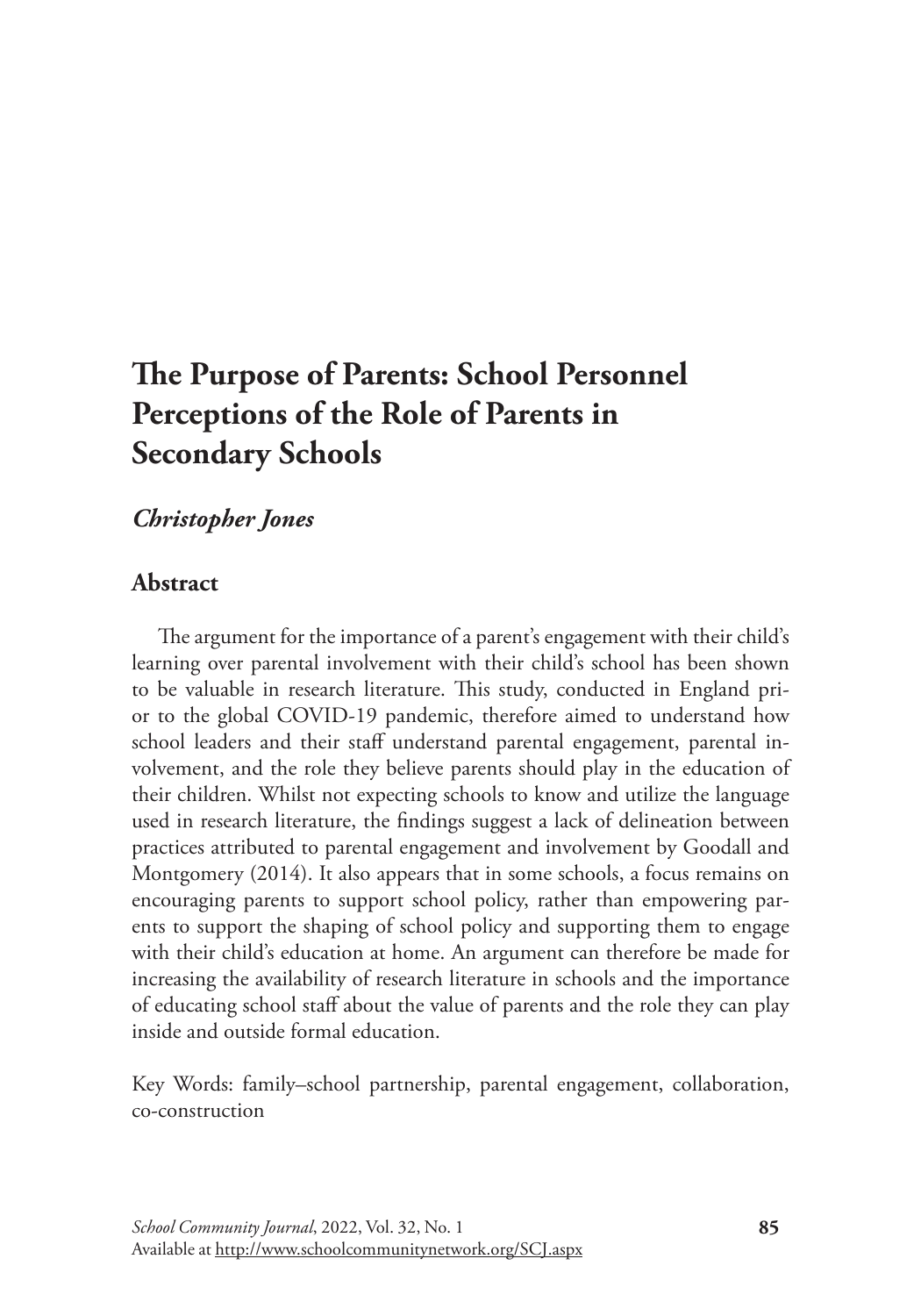# **Introduction**

The association between parental engagement and a child's academic success is now well established (Desforges & Abouchaar, 2003; Sylva et al., 2003). Research has shown parental engagement with a child's learning has a positive effect on their educational achievement (Goodall, 2018d; Goodall & Montgomery, 2014; Morgan, 2017). Further to this, it has been shown that the greater the extent of parental engagement with learning, the greater the effect on levels of achievement (Cotton & Wikelund, 2001, cited in Uludag, 2008). In addition, effective partnerships between home and school can support the development of a parent's own knowledge, which is likely to increase when they are involved in the education of their child (Henderson & Mapp, 2002). Subsequently, this can act to improve a parent's ability to support their child's learning. While a transfer of knowledge from schools to parents can be beneficial, it is equally important to be aware of the benefits that a transfer of knowledge about the child from parents to school can have. Parents possess an in-depth knowledge of their child (Department for Education, 2001; Warren et al., 2009) which, if transmitted to the school in mutually supportive ways, can improve the school's understanding of the child's needs. With such clear benefits to all those involved, home–school partnership should be something that is nurtured and valued to ensure the best possible outcomes for pupils.

Parental engagement with children's learning differs from parental involvement in school-based activities. Goodall and Montgomery (2014) distinguish parental *engagement*, the participation of parents in their children's academic learning, from parental *involvement*, namely the taking part in an activity arranged by the child's school. This is described as a continuum, on which parental interactions may slide and not a simple pathway for schools to follow in order to move from involvement to engagement (Goodall & Montgomery, 2014). While Harris and Goodall (2008) suggest that parental involvement in school-based activities is of little benefit to a child's learning, Goodall (2018d) does later suggest that involvement with schools can act as a precursor to increased engagement levels of parents with their child's learning. It is important that schools and parents understand the distinction and develop ways of promoting parent's engagement in their child's learning, which may not necessarily be through involvement in school-based activities.

The purpose, therefore, of this research was to gather the thoughts of Senior Leaders<sup>1</sup> and other school staff within the county of Gloucestershire, England, focusing on the value placed on family–school partnerships, their understandings of what may constitute parental involvement and engagement, and what they expect from parents. The following review of literature focuses on four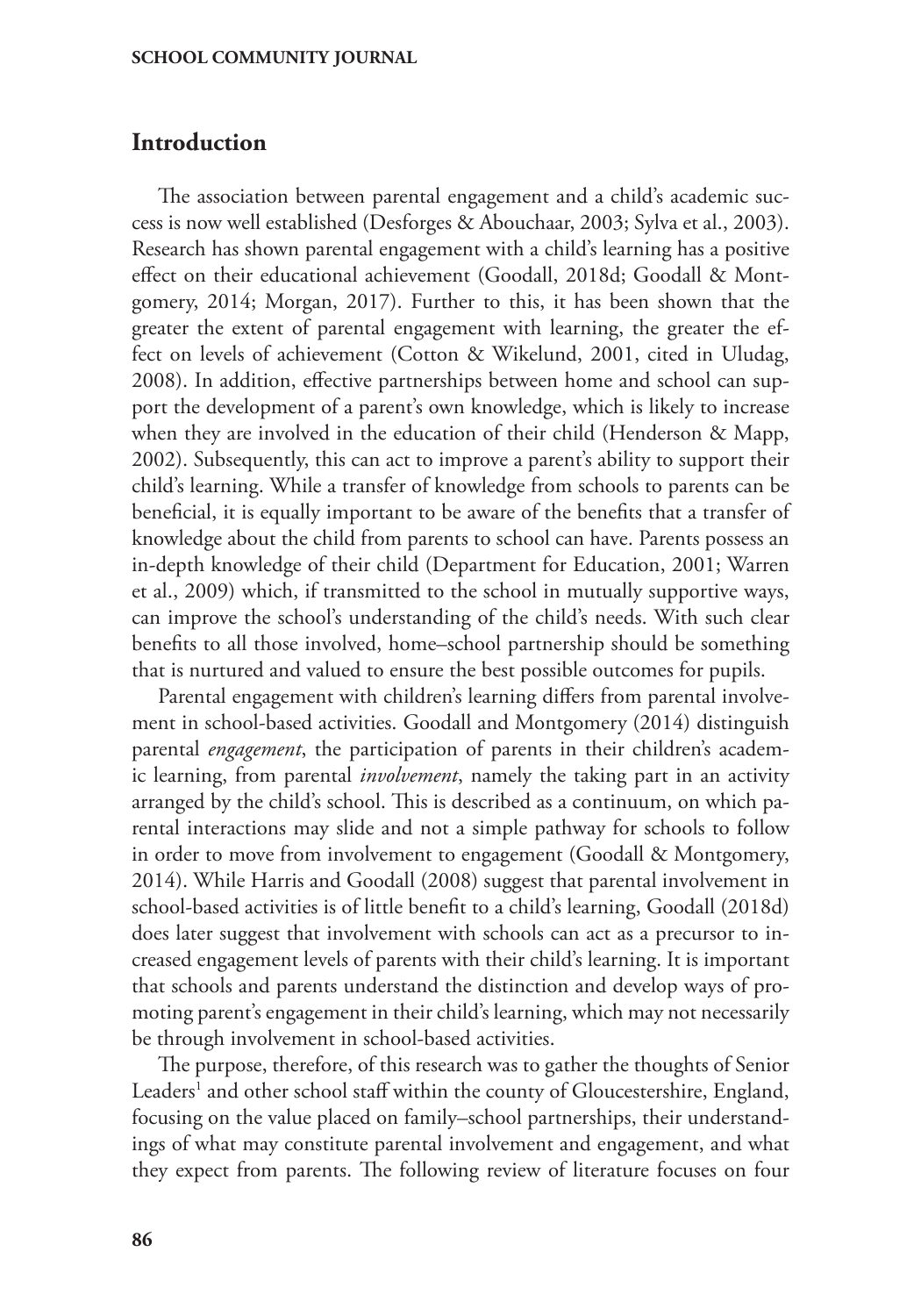main topics: the purpose of family–school partnerships and the link to internal school policy; the value placed on parents and the clarity with which their role in education is communicated; the working relationship between school and home; and, lastly, it considers who is responsible for developing family–school partnerships. Next the method section sets out how the data was collected through interviews and focus groups and goes on to detail the process of data analysis with a focus on the development of the themes. In the "findings and discussion" section, the key findings emerging from the analysis are delivered and links are made to the literature covered in the review. Finally, the conclusion reflects on the attitudes of schools towards parents and considers how relationships could be improved moving forward.

## **Literature Review**

### **Purpose and Policy**

School leaders play a crucial role in the development and actualization of effective and inclusive family–school partnership (Kim, 2009). Auerbach (2012) states that "if it's not the principal leading the charge…then it's not going to happen" (p. 3). It is clear that if the principal does not value parents and treat them as equals (Barr & Saltmarsh, 2014) and does not believe true partnership can be achieved, such a charge will not occur (Henderson et al., 2007). If the attitude of the leader/s in schools is positive in this regard, it is then their role to create a culture that values parents and to instill such beliefs in their staff. This will subsequently lead to a positive whole school approach (Barker & Harris, 2020). In an Australian study, Povey et al. (2016) found that 90% of principals responding to their survey stated that they make attempts to involve staff and/or parents when making decisions on school matters. It further revealed, however, that only 35% expected parental involvement in governance issues. The same study found that although the majority of principles expected parental involvement at parents evening (98%) and in supporting home learning (97%), only a small minority (9%) expected their involvement in designing the curriculum. Anastasiou and Pappagianni (2020) produced some similar findings from a Greek survey of parents, teachers, and principals. Their study revealed that parents wanted to be involved in decision making; however, teachers were reluctant for parents to have "great influence" on educational issues. It may not be surprising, then, that when Dr. Janet Goodall speaks to schools about engaging parents, they predominantly ask for advice on getting parents into school (Goodall, 2018d). Goodall (2018d) also states that the thoughts of parents in relation to the education of their children are often not valued. This is despite the potential value of a parent's expertise in relation to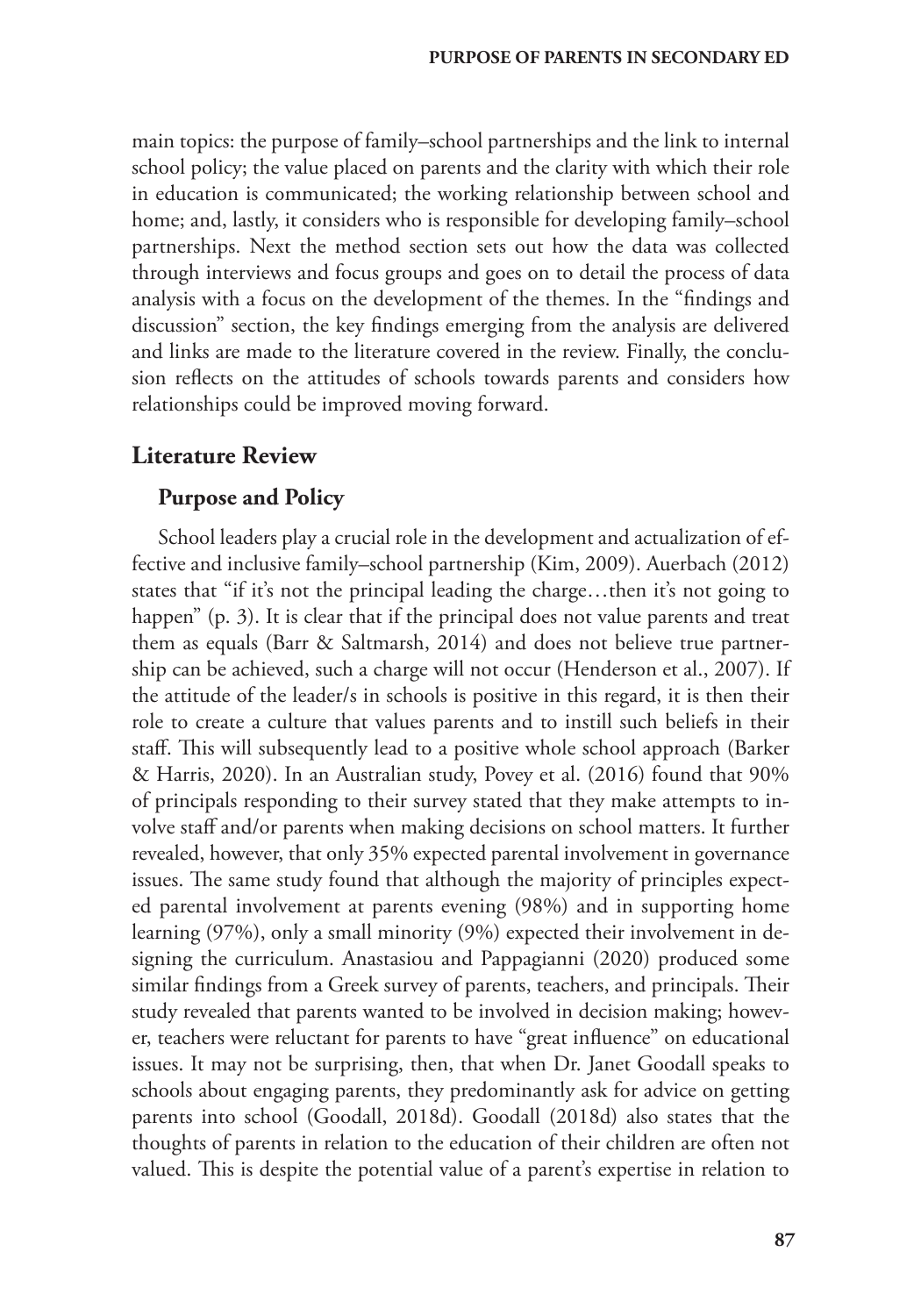their particular child (de Oliveira Lima & Kuusisto, 2019) and the benefits that can come from a parent engaging with their child's learning (Goodall & Montgomery, 2014). A number of studies have reported school expectations focusing on parents supporting the school, whether this be in relation to behavior (Crozier, 2016; Forsberg, 2007; Harris & Goodall, 2008) or teachers more generally (Crozier, 1999). Barker and Harris (2020), however, are clear that parental engagement should not be solely about supporting the school but ensuring the academic success of the pupils.

In the interests of full and co-operative partnership and with a focus on the learning of pupils, Goodall (2015) suggests embedding parental engagement throughout school policy. She further argues that parents should be included in the learning and teaching strategies of schools, a move which underlines the value placed on the knowledge parents have of their children. Ross and Burger (2009, cited in Riehl, 2012) also support the inclusion of parents in school decision making, citing the empowering nature of such involvement, as do Okeke (2014) in relation to curriculum matters and Morgan (2017) with regards to school improvement planning.

## **Parental Value and Clarity of Purpose**

Failing to listen to parents can leave them feeling undervalued and preached to. It may also lead to schools failing to understand the needs of their parent body, with relationships between parents and schools often being based solely on the needs of the school (Warren et al., 2009). It appears that parental involvement often involves a "one-way" flow of information disseminated from school to home (Hornby & Lafaele, 2011). Engagement should, however, be a "bidirectional interaction" (Boulanger, 2019). This effective, two-way communication will only occur, though, if parents feel valued (Day, 2013).

A lack of clarity around the expectations that schools hold (Crozier, 1999) may prevent parents from fully understanding their role and the opportunities available to them, with Bachman and colleagues (2021) stating such a lack of common understanding can lead to a breakdown in trust between parents and school staff. Oostdam and Hooge (2013) describe "blurred roles" between home and school with the responsibility for a child's upbringing and education, once clearly delineated, now a shared responsibility of home and school. Without some clarity, parents may not fully understand where their responsibility for their child's education lies in the eyes of the school. Also of importance is clarity around the terms used in relation to working with parents and what they are understood to mean (Young et al., 2013). Parents are unlikely to hold the same understanding of terms such as involvement (Young et al., 2013). Neither will their expectations as to their responsibilities in relation to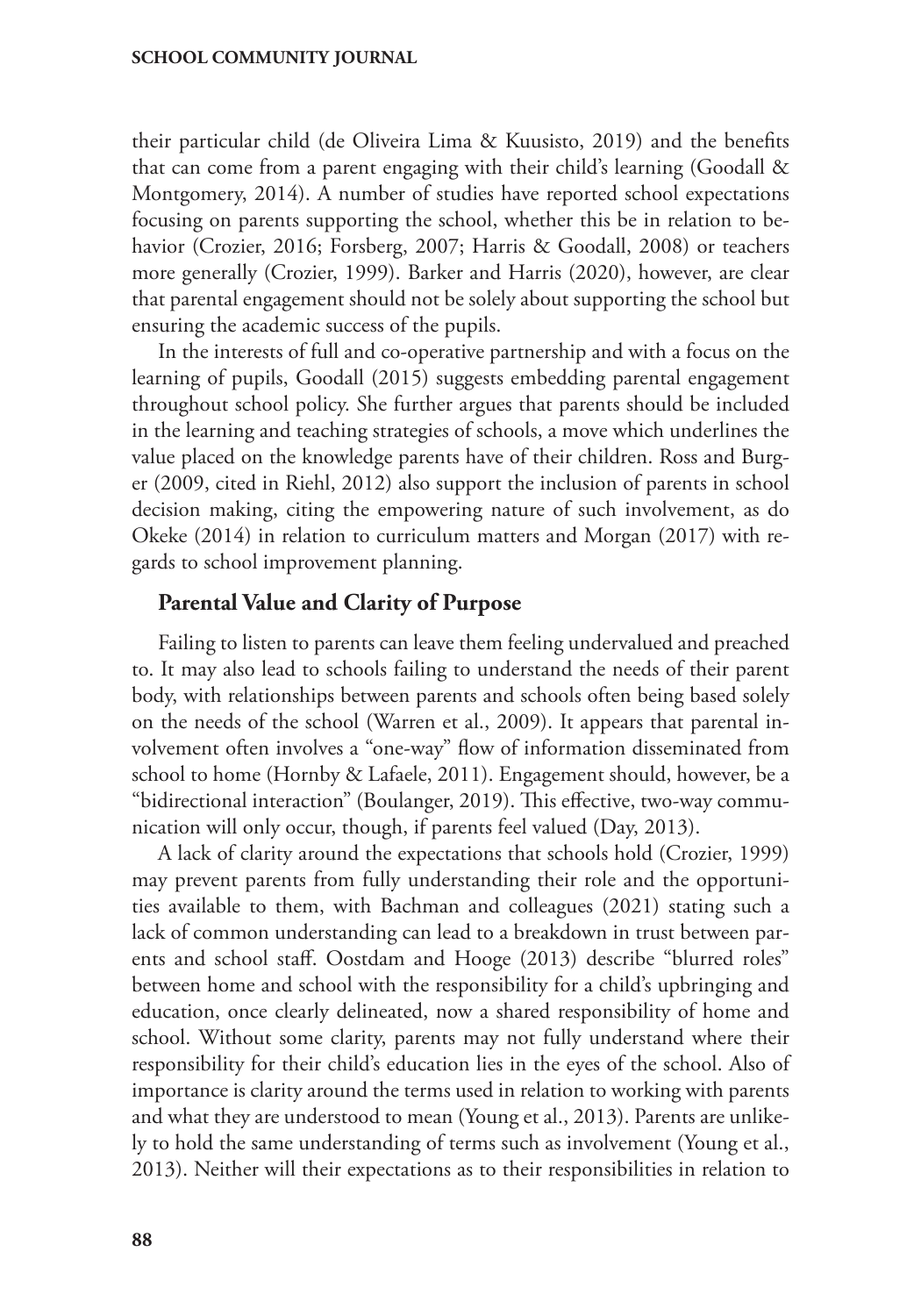the education and learning of their child/ren align with the schools (Oostdam & Hooge, 2013). Clarity, therefore, relating to the terms used and what this means for parents is required to encourage them to engage (Kim, 2009).

Although Barr and Saltmarsh (2014) referenced a number of studies suggesting that parents increasingly view themselves as responsible for their children's education, the belief held in schools still appears to focus on the importance of bringing parents in rather than increasing engagement in learning at home (Goodall, 2018b). Whilst current research literature highlights the value of the information parents have to transfer to schools about their children (de Oliveira Lima & Kuusisto, 2019), the research does not seem to be filtering to school staff (Goodall, 2018b). Such a transfer from home to school is much more likely to be possible on a regular basis in primary education, where teachers have a single class of about 30 pupils throughout the year, than in secondary education. However, parents could be afforded opportunities to feed such knowledge into secondary school staff at events such as parents evenings. With parents seeming to be continually kept at a distance from the learning systems in place in schools, Goodall (2018b) argues for a change to the foundational beliefs of schooling, advocating for families and schools working in close partnership—a partnership based on "authentic interactions" focused on the learning of the child (de Oliveira Lima & Kuusisto, 2019). Developing clarity around terms and expectations, therefore, should involve the parents themselves (Oostdam & Hooge, 2013).

# **Working With Parents**

In order to develop successful partnerships, a joint view is required, involving the school and parents (Anastasiou & Pappagianni, 2020). Teachers can, however, be fearful of the involvement of parents due to concerns about the sharing of power (Warren et al., 2009) and the potential impact that true partnership working may have on their professional autonomy (Gonzalez & Jackson, 2013). When communicated, parent dissatisfaction can challenge the educator as the professional and lead to conflict between educator and parent (Lasater, 2016). These concerns must be overcome to ensure schools move from a position of "doing to and for families to co-creating with them" (Barker & Harris, 2020, p. 26), which allows collective productivity for the benefit of the child (Warren et al., 2009). Whilst it may not have been the norm for schools to involve parents as an educational partner in the learning processes involving their child (Oostdam & Hooge, 2013), Goodall (2018d) argues that school staff should be aware of the educational activities taking place at home. Although this may seem unrealistic for the majority of children when it comes to secondary education, it may be possible for specific groups of students such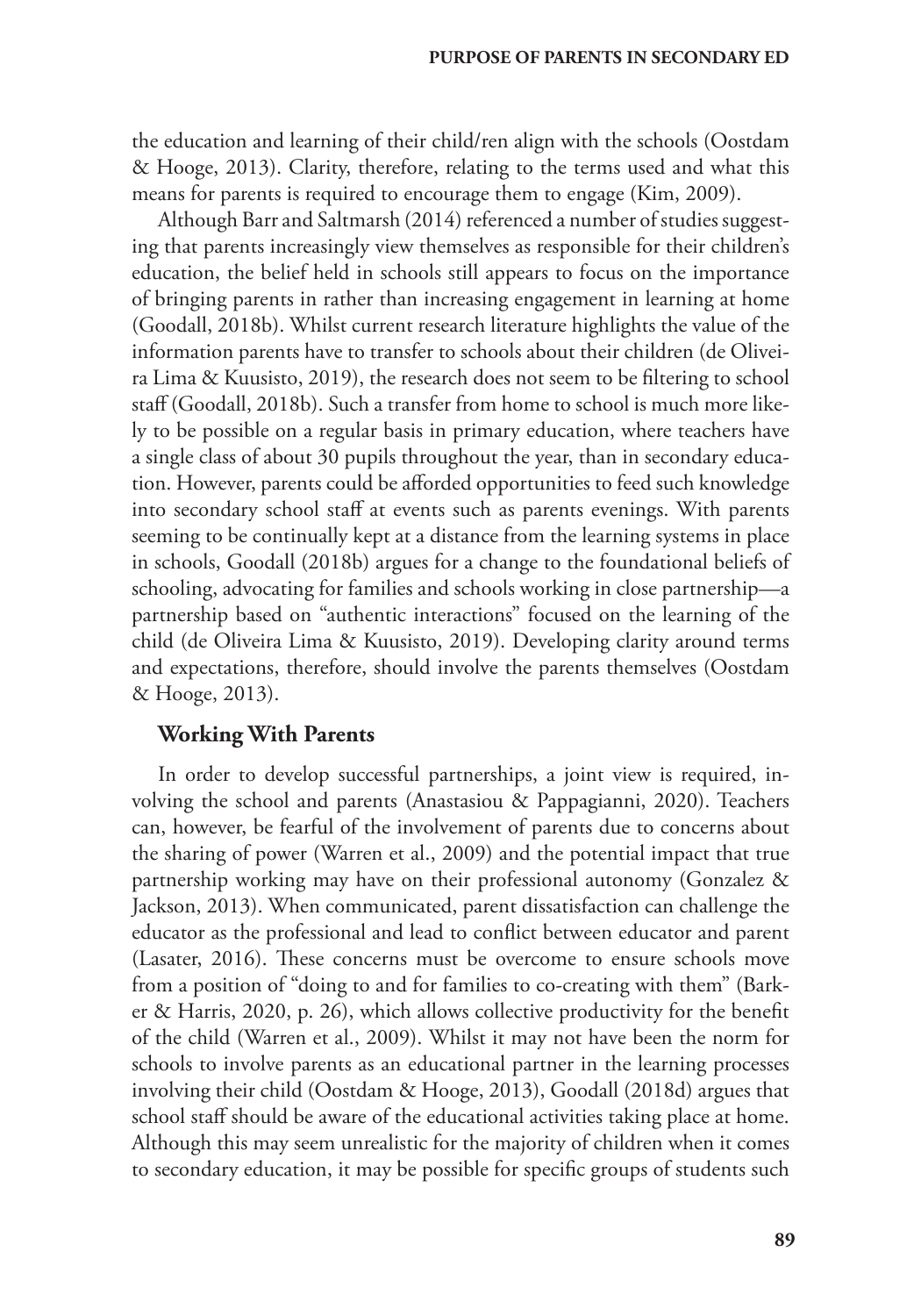as those with additional needs who may receive greater individualized attention at school. In addition, parents need knowledge of the learning occurring in school in order for the learner to be fully supported at home (Goodall, 2018d).

## **Responsibility for Engagement**

While Crozier and Davies (2007) suggest that educational policy and the discourse around parental involvement lays the responsibility for initiating involvement between home and school with parents, it could be argued that it appears to sit with schools. As is the case in the U.S., parents in the U.K. have no legal responsibility to engage with schools. In comparison, schools have regulatory responsibilities that the U.K. Office for Standards in Education, Children's Services, and Skills (OfSTED) place on them. Similarly, U.S. Title I schools mandate parent and family engagement via the Every Student Succeeds Act (2015); teaching professionals in each country also have set teaching standards (Department for Education, 2013) with which to abide. Literature tends to support the view that the onus is on schools (Hands, 2012; Gonzalez & Jackson, 2013; Goodall, 2015) with some research focusing on the importance of the principal (or Head Teacher) taking a leading role (Auerbach, 2012). Principals are seen, in particular, as responsible for making school staff both visible and available, thereby setting the tone for the rest of their school (Barr & Saltmarsh, 2014).

Moreover, de Bruine et al. (2018) highlight the control that schools hold over the opportunities that parents have to collaborate with their child's school. This argument is supported by Boulanger (2019) who states that schools guide the interaction between parent and school. While a counterargument can be made, focusing on the parent's ability to resist collaboration with the school and therefore own some control, the focus of current literature is unsurprisingly focused on strategies for schools to develop relationships with parents, rather than parents with schools.

# **Methods**

The chosen data collection methods were qualitative, focusing on rich data about the experiences of staff in educational settings. The settings involved were five secondary schools and one further education college (post 16 setting, prior to university) and were self-selecting from 11 institutions in a predetermined geographical area. They are among the schools with the greatest numbers of students from areas where the proportion of families deemed to be socially disadvantaged (i.e., lower parental employment, housing instability, more likely to suffer from health conditions) are highest and the progression to higher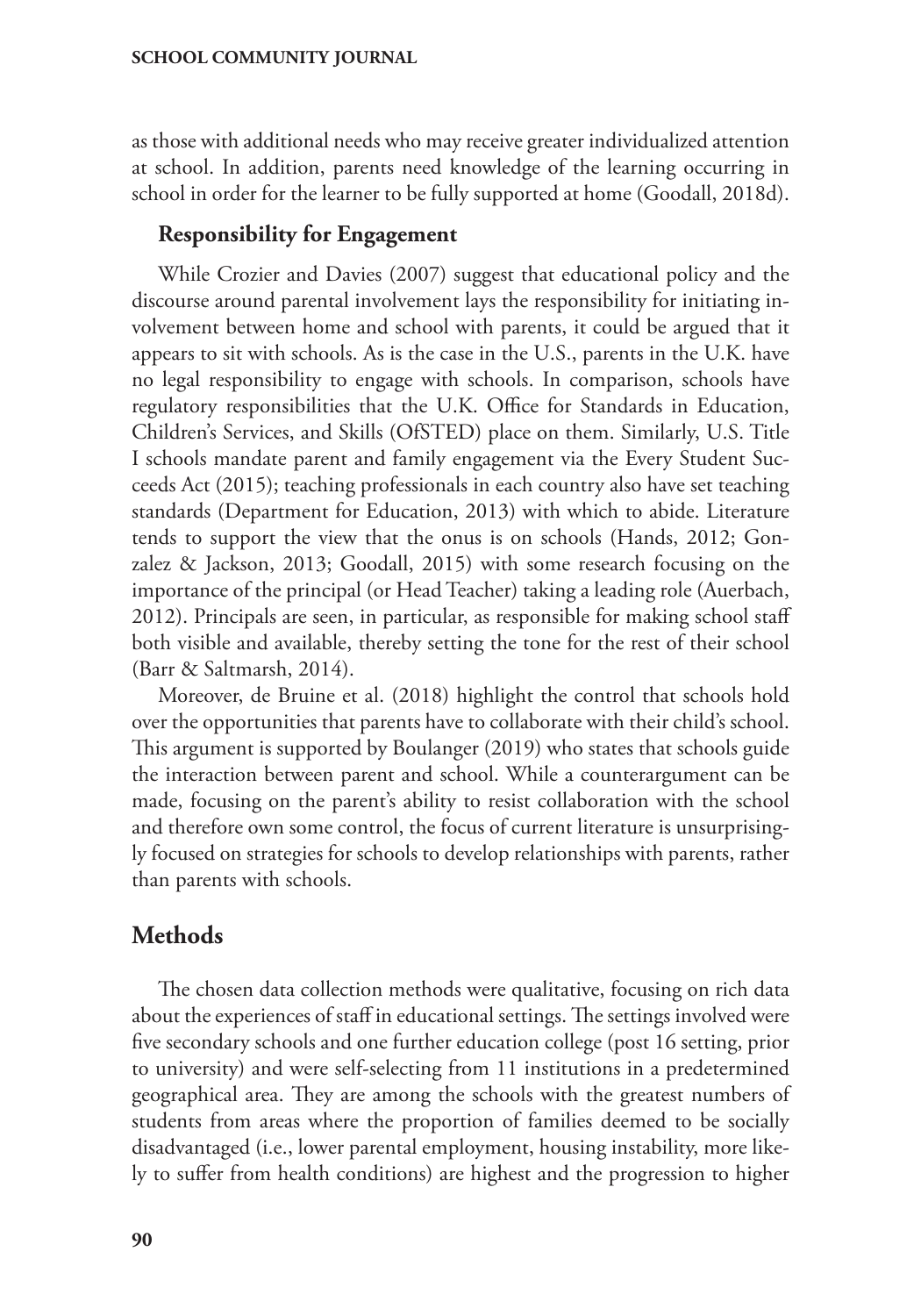education is lowest. The data collected aimed to explore how school staff understood their relationship with parents, what they felt the purpose was of engaging with parents, and where the responsibility for such engagement lies.

## **Data Collection**

## *Staff Interviews*

Six semi-structured interviews (ranging from 30–55 minutes) were carried out with a senior member of staff at each of the participating institutions in order to gain an understanding of the individual school context, school policies, and current direction with regards to parental engagement. The senior staff member held either a Head or Deputy Head (Principal / Deputy Principal) role, with the exception being the further education college where the interviewee's role focused on student support. This provided insight into the strategic view of each institution's position on how they currently work to engage parents and how they saw things developing in the future. Interviewees were self-selecting, thereby ensuring buy-in and interest in the topic. The initial topics for discussion involved their understanding of the terms parental engagement and parental involvement, whether their expectations of parents was clear and how they knew parents understood it, and whether they felt the onus was on the school to develop relationships with parents.

## *Staff Focus Groups*

Five staff focus groups (ranging from 38–52 minutes) were utilized in order to encourage discussion, stimulate new ideas (Stewart & Shamdasani, 2015), and provide opportunities for meaning making within the group. A focus group with staff at the sixth institution failed to materialize. The researchers were able to gain a wider view of the experiences of school staff in relation to parental engagement and gather *collective* rather than simply *individual* understandings of parental engagement. The staff involved differed in their levels of experience and understanding of issues around parental engagement. Some had a greater amount of contact with parents than others and differed in the reasons they may need or wish to communicate and interact with parents.

Senior members of staff from the participating institutions invited individual colleagues to be involved. This was achieved through a combination of identifying particular colleagues with knowledge of or direct experience of engaging with parents, as well as asking for volunteers interested in taking part. Roles included, but were not limited to, administrative staff, teachers, attendance and welfare officers, and Heads of Year.<sup>2</sup> Each focus group comprised between two to seven staff members in order to maximize the opportunity for varied input, while not being too difficult to control or encourage meaningful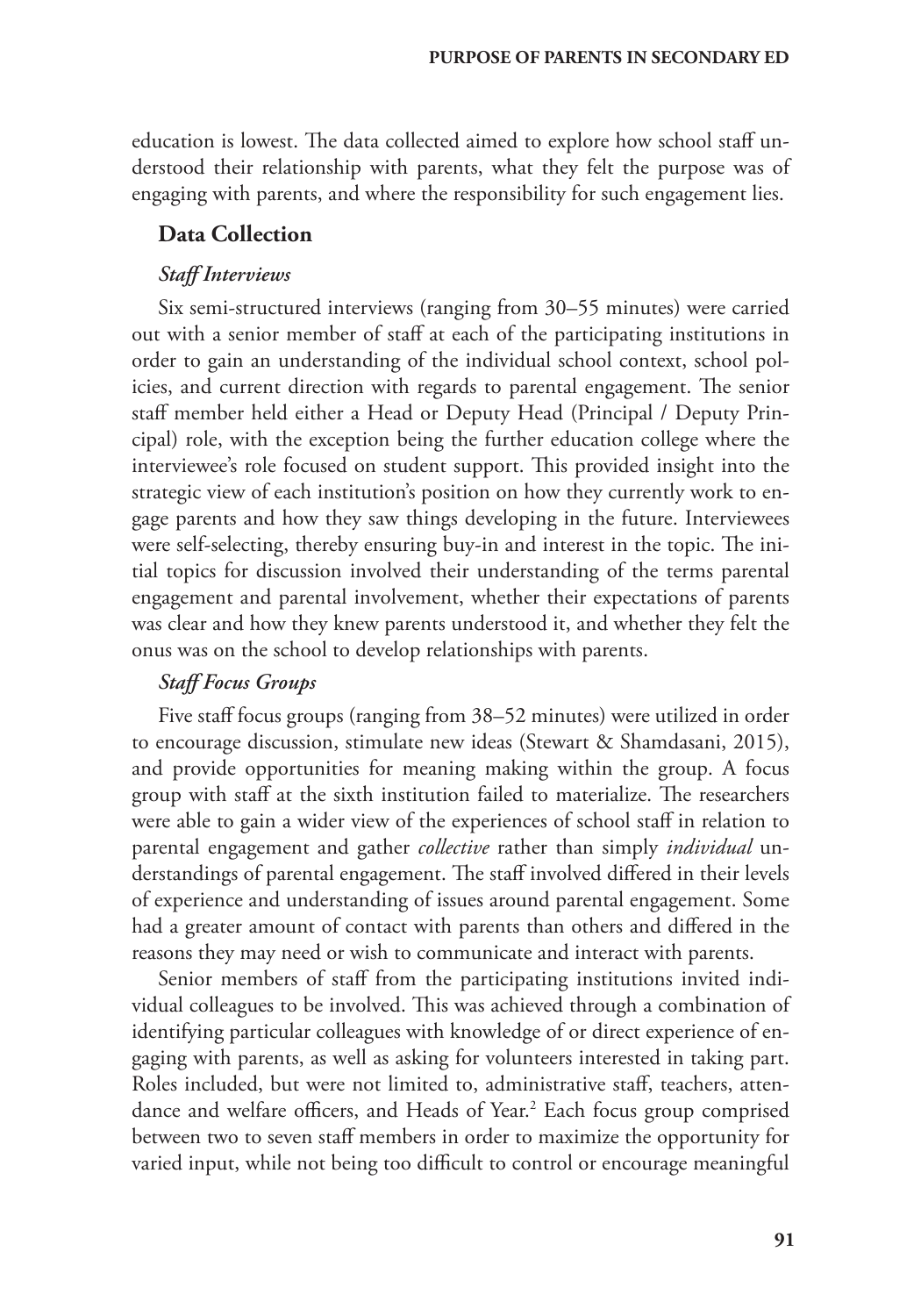interaction among the participants. The focus group of two was unusually low due to staff illness on the day of the focus group. The same topic guide used in the interviews was utilized for the focus groups.

# **Analysis**

Thematic analysis of the interviews and focus groups followed the analytic hierarchy set out by Ritchie et al. (2003a). An initial data management process involved the careful transcription and rereading of the transcripts by the interviewer which enabled a greater familiarity with the data to be established. The subsequent development of emergent themes and subthemes then occurred, taking note of the reoccurring nature of the data and relevance to the aim of the research (Bryman, 2016). The transcriptions were then reread and the data assigned to the subthemes. Once all the data had been assigned to subthemes, it was synthesized into a table which allowed the data to be viewed clearly in its individual context and across the interviews and focus groups. A search was then conducted for patterns across the different interviews and focus groups, with a subsequent explanation for such patterns sought and accounted for.

## *Themes*

Four themes align with the data that is particularly pertinent to the questions set out in the literature. Firstly, "School staffs' understanding of parental involvement and parental engagement" included valuable data on how school personnel understood and used the various terms used in schools relating to the relationships between themselves and families. "Reasons for a desire for involvement and engagement" brought together data about the reasons school staff had for engaging with parents, both focusing on benefits to the school, as well as to the family and child. As a theme, "Views on engagement levels" collated response data on both perceived under- and over-engagement of parents, as well as how families' involvement with school has changed over time. Data coded to the "Expectations" theme was focused on the expectations that schools have of parents, as well as the expectations that they believe families have of them.

Four further themes emerged from the data, providing some useful supplementary information, though they are not the focus of this particular paper. The data however did inform the researcher about the relationships schools have with families and how these are formed, or perhaps not formed. "Barriers for engagement" and "Strategies for engagement" included data that gave some insight into why the schools felt some parents were not engaged with the school in particular and how they made attempts to develop closer relationships with parents. The "Community" theme included school's views on their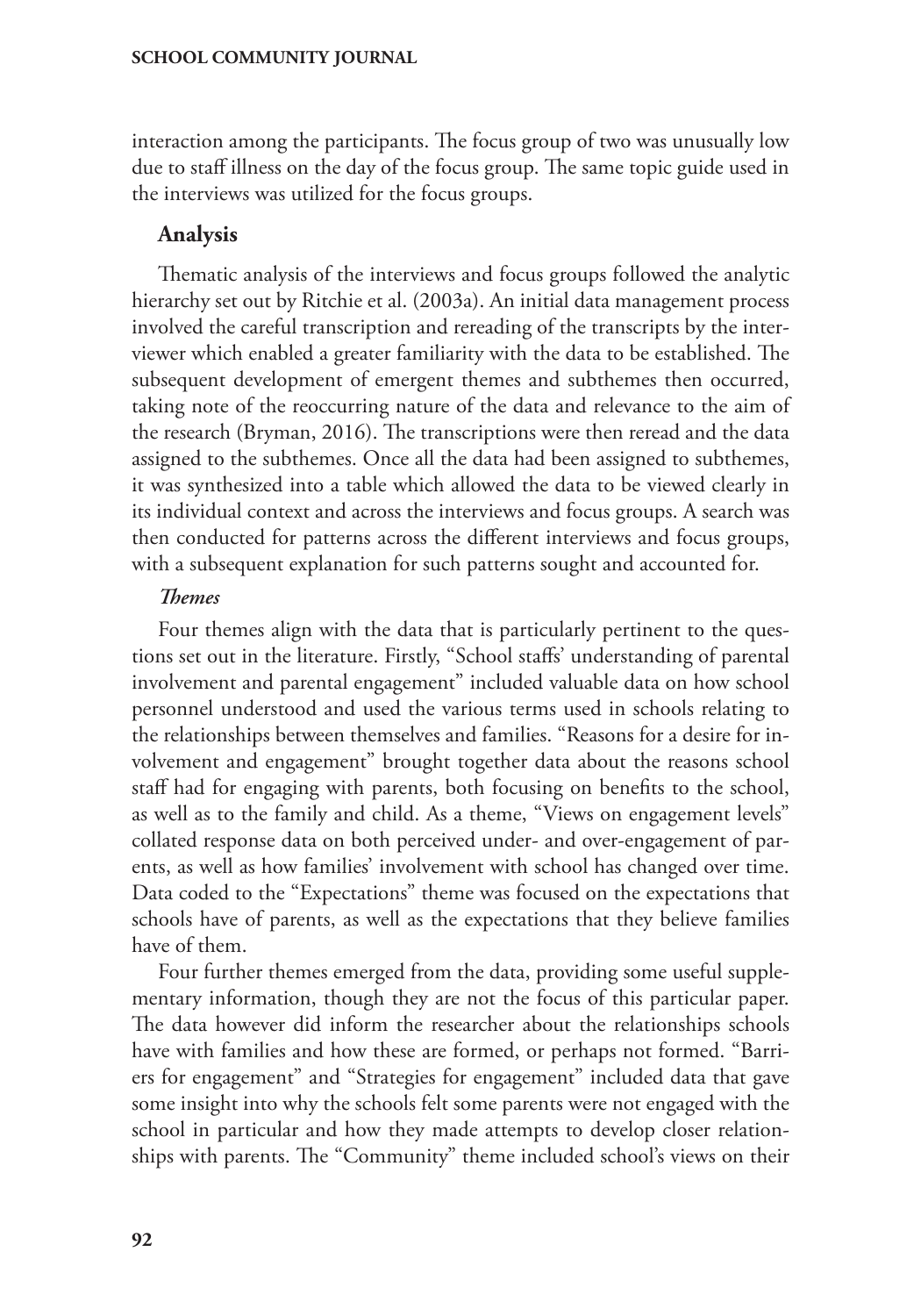role in the wider community and a perceived breakdown in the school community. Finally, an "Other" theme was utilized to include any data not fitting in the main themes. (See Appendix for themes/subthemes.)

## **Findings and Discussion**

The presentation of the school-based interviews and focus groups are combined here as the themes used during analysis were the same and doing so allows the consideration of the responses of school staff across the board, in unison.3 While the term "parent" was used throughout the interviews and focus groups, it was nonetheless acknowledged when queried that its use was inclusive of others in a caring role. These findings are divided into a number of key foci that emerged from the analysis process and are presented in order of both importance to the research and prevalence in the data. Themes one and two are presented together due to the crossover in the data.

# **Theme 1: Schools Understanding of Parental Involvement and Parental Engagement / Theme 2: Reasons for a Desire for Involvement and Engagement**

### *Understandings of Involvement / Engagement*

It was apparent from both the senior management interviews and the staff focus groups that further developing ways to engage with and encourage the involvement of the families of their pupils was an area of increasing importance to the participating educational institutions. This was exemplified by comments focusing on getting parents into the school earlier on and more often (I2), making the school reception more open and engaging (I6), and being clearer about the intended purpose of opportunities for parents to come on site (FG2). Discussions around the importance of parents engaging with their child's learning, while less apparent, were nonetheless understood and—for some, particularly among senior management—foregrounded: "So the main thing is to understand and support their children's learning…our dialogue with parents, you know, for the main, is about teaching and learning, or should be" (I4).

The value that this engagement with learning offers was also made clear in one particular focus group (FG3) when a respondent argued that the child "gets a better deal" when parents are supporting the child's learning at home. For others, although acknowledged and indeed in some instances highlighted as a reason for their interest in working with parents (I4, I6), there was nonetheless on the whole much greater emphasis on parental involvement than on an engagement with young people's learning (I2, I3, I5). In these instances,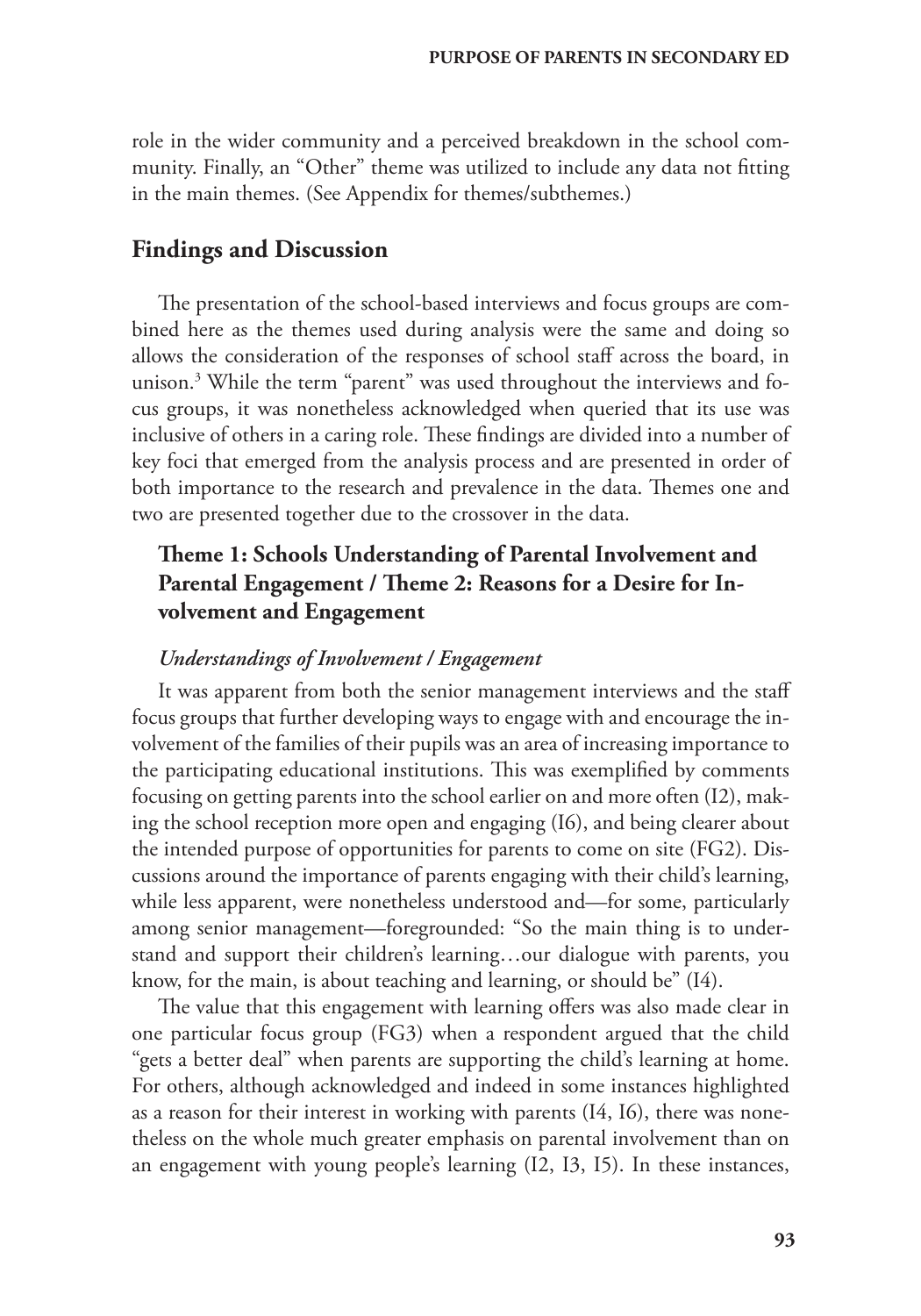the importance of parents supporting the school was foregrounded: "I would say the priority is getting them to back the school, whatever it is" (I2). In part, this can be attributed to an understanding of the terms used by participants to denote engagement. They very often lacked clarity in scope or definition, were often used interchangeably, and in the main referred to actions relating to the school as opposed to pupil learning. This came across particularly in the staff focus groups.

Auerbach (2012) previously highlighted the importance of the role of the principal in driving family–school partnerships in school, and Baker and Harris (2020) acknowledged the impact this has on developing a positive whole school approach. This study, however, did find that, although in some cases such as I3 the senior staff member interviewed focused on parents supporting the school, those staff involved in FG3 were more broad in their understanding of involving parents. They spoke about the areas in which they believe they need to involve parents which were "partnerships, teaching and learning, cultural capital, and careers." While the word "partnerships" is broad, the staff discussing the benefits of involving parents in teaching and learning and issues around cultural capital were progressive. This highlighted the value of involving a variety of staff in planning the development of family–school partnerships.

## *Reasons for Contact*

Unsurprisingly, all the schools involved mentioned behavior as a cause for contacting parents, and it often appeared that contact regarding negative behavior was the main reason for communication between home and school, directly evidenced in I3, I4, and FG5. Due to the nature of this type of contact, it can often lead to disagreements between parents and the school, which take up further resources and can damage relationships. "Head of English… she spent three hours writing emails to a group of three parents to do with an incident that happened in class where they didn't like the sanction that was taken" (F5). Such damage to relationships can be particularly harmful to partnerships with parents from disadvantaged backgrounds, as they often face greater barriers to forming relationships with school staff (Povey et al., 2016). This is likely to be a particular issue for one of the schools whose interviewee stated: "It is probably those more disadvantaged parents we have more contact with or try to have more contact with because we have got more issues with those children" (I2).

 Whilst a number of the staff indicated that contact is made, when possible, to discuss pupil success, the senior leader in I6 did highlight that human nature means contact is made with parents when something goes wrong. Although school rules may not seem unreasonable (I2), a number of the participants felt that parents often failed to support them or, at times, the discipline procedures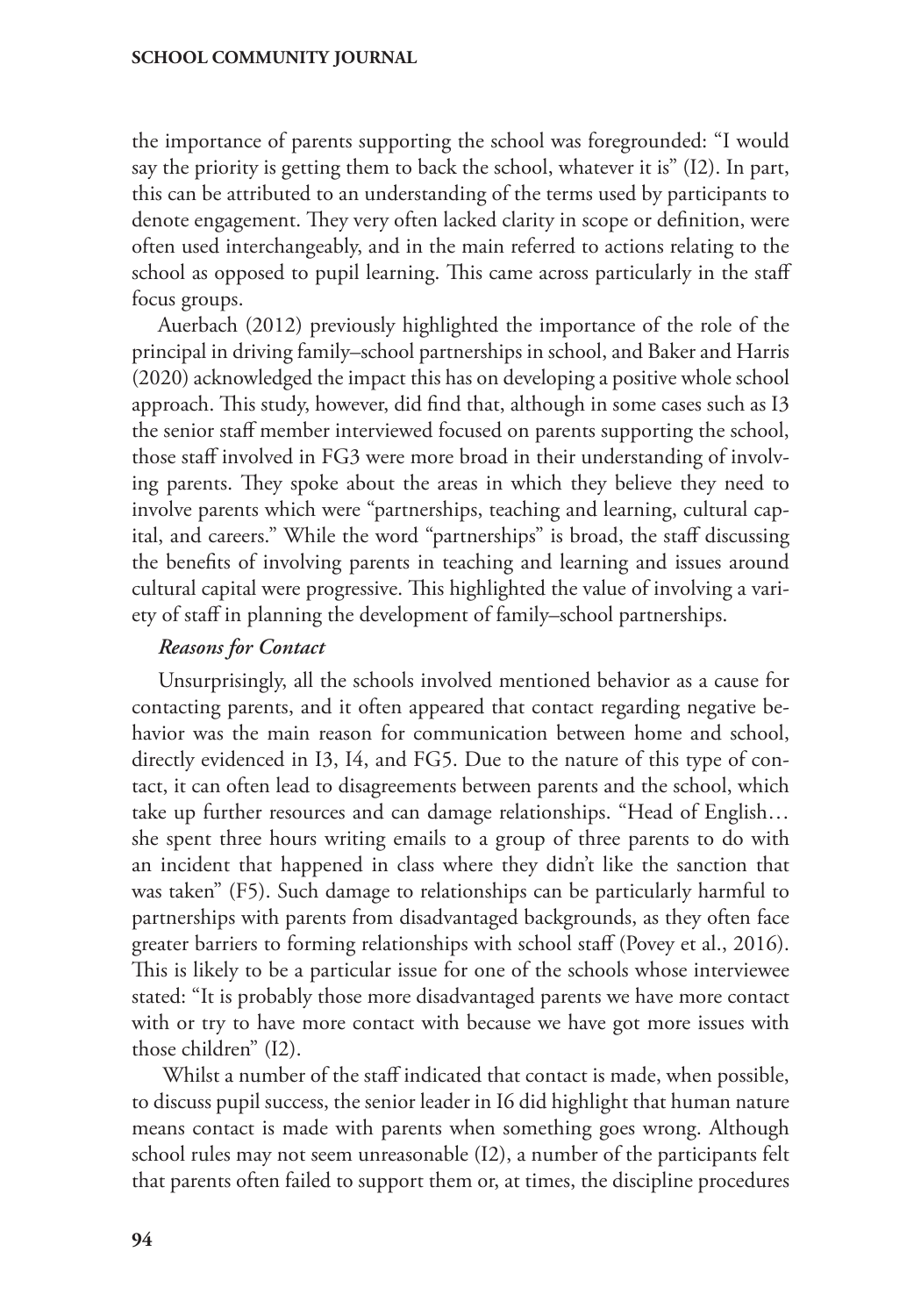(I2, I3, FG5). This was highlighted particularly in I4 when the interviewee made a link between parent and child behavior, saying, "you see where it comes from…where parents don't support the school."

### *Continuing Professional Development (CPD)*

Continuing Professional Development (CPD), whilst constrained by issues of time and funding, is likely to be required by staff in schools (Barker & Harris, 2020). While all participants from the institutions involved advised that parental engagement is important to them, increasingly so in some cases, and that it is seen to be a responsibility of all staff in the schools involved, representatives of two of the institutions specifically pointed out that staff had not been provided with CPD in this area. These findings echo those of Stormshak et al. (2016) and Goodall (2018c) who reported a lack of training opportunities for teachers in relation to family–school partnerships. Numerous staff involved in the focus groups believed that training opportunities would be beneficial, with a participant in FG3 stating, "unquestionably" when asked about whether it would be useful, and a colleague saying they thought "a lot of staff could benefit from it, myself included." Day (2013) would support this, having stated that all staff should receive sufficient training to be effective in building relationships with parents. Further, Jung and Sheldon (2020) highlight the importance of training for school leaders to ensure they understand the importance of transformative and collaborative partnerships and are able to ensure the school culture and structures are sufficiently in place to allow these partnerships to flourish. Unfortunately, we cannot be sure whether CPD has been made available in any of the institutions, as the subject did not always arise.

# **Theme 3: Views on Engagement Levels**

### *Tensions and Concerns*

Participants across the board reported a lack of involvement from parents, especially in relation to lower than desired turn out at meetings such as parents evening and consultation events (similar to open house nights and parent–teacher conferences in the U.S.). There was however no consensus as to whether this was an increasing phenomenon or whether parental involvement had held at the same rate over recent years. Two participants reported the cancellation of school social events including fetes $\mathrm{^{4}}$  (I3) and concerts (FG4) due to a lack of interest from parents.

While participants from all involved institutions were keen to increase their parental engagement, it became apparent that concerns existed around the levels of engagement that should be taking place. Several participants pointed out that there may be an optimum point after which it is possible to tip into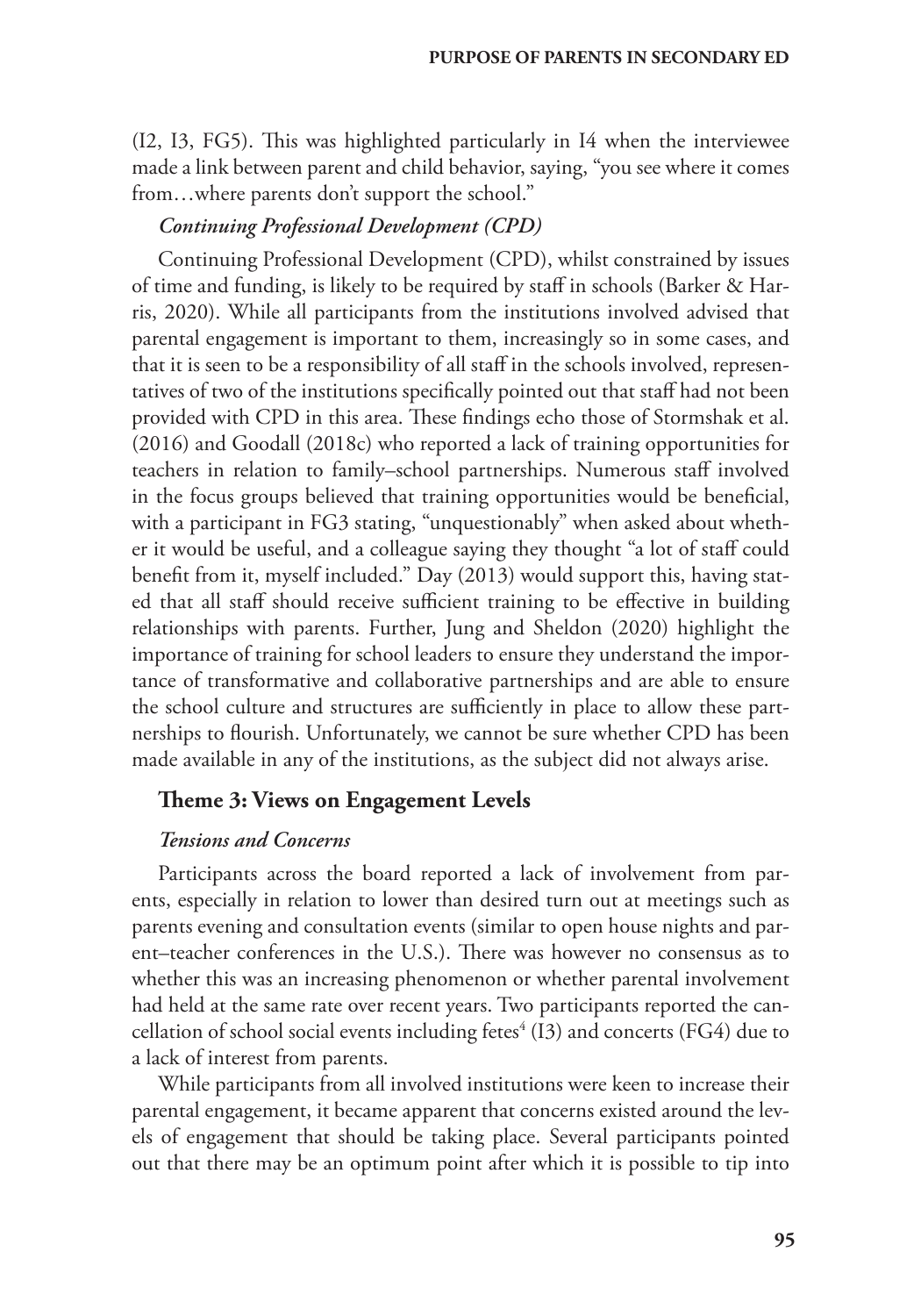"over-engagement." These concerns can be summarized in the following statement: "You get too much parental engagement which then means they can become a nuisance because they are telling you how to do your job" (FG2).

These types of concerns were reported by the majority of participants across all institutions involved in the research. Such concerns included an increase in unrealistic expectations about the availability of staff, a consistent questioning of school staff, and a modelling of negative behaviors that may impact on the way the child behaves at school. Boulanger (2019) highlights the already increasing demands on teachers, including that of engaging with parents more widely, which can increase feelings of overload. This points to the need for co-constructed understandings of what can be expected from school staff as well as parents, with Lasater (2019) previously finding trusting partnerships require schools to fulfill the expectations parents hold of them. These expectations, as highlighted in FG5, can go beyond the pastoral care of the child, extending to that of the parents: "We have got a lot of parents that need support, guidance, and some parenting advice."

Whilst the discussion focused on the expectations parents hold of the school's role in the education of the child and not its relationship with the parents, the interviewee in I6 acknowledged the need for parents to have a clear understanding of what they can expect from the school. It was pointed out that often the only time teachers hear from some parents is when they want to complain (I3), which is interesting given the acknowledgement that schools often contact parents due to their child's poor behavior. Concerns were raised by school staff that through the very act of encouraging greater levels of dialogue between parents and school staff, the amount of negative communication may increase. An alternate perspective, however, came from a staff member in FG3 who acknowledged the benefits of regular communication, stating "once you have got the parents on board, you do find a difference in the students." In addition, one interviewee (I5) was open about a belief that their school could benefit from taking an institutional approach that places greater value on listening to the needs of parents and responding accordingly. Nonetheless, it is apparent that it can be difficult for parents to know how much is too much, with the senior leader in I4 evidencing this by stating: "There is a fine line, isn't there, between them feeling comfortable to come in, share, and support, but also respecting the authority of the sanctions of the school."

### *Insufficient Resources*

The main issue that staff felt held them back from developing relationships with parents was a lack of time and resources, as evidenced in FG3: "I mean, there is less and less staff." This stood out for participants as key in three of the six interviews and three of the five focus groups. The majority of responses here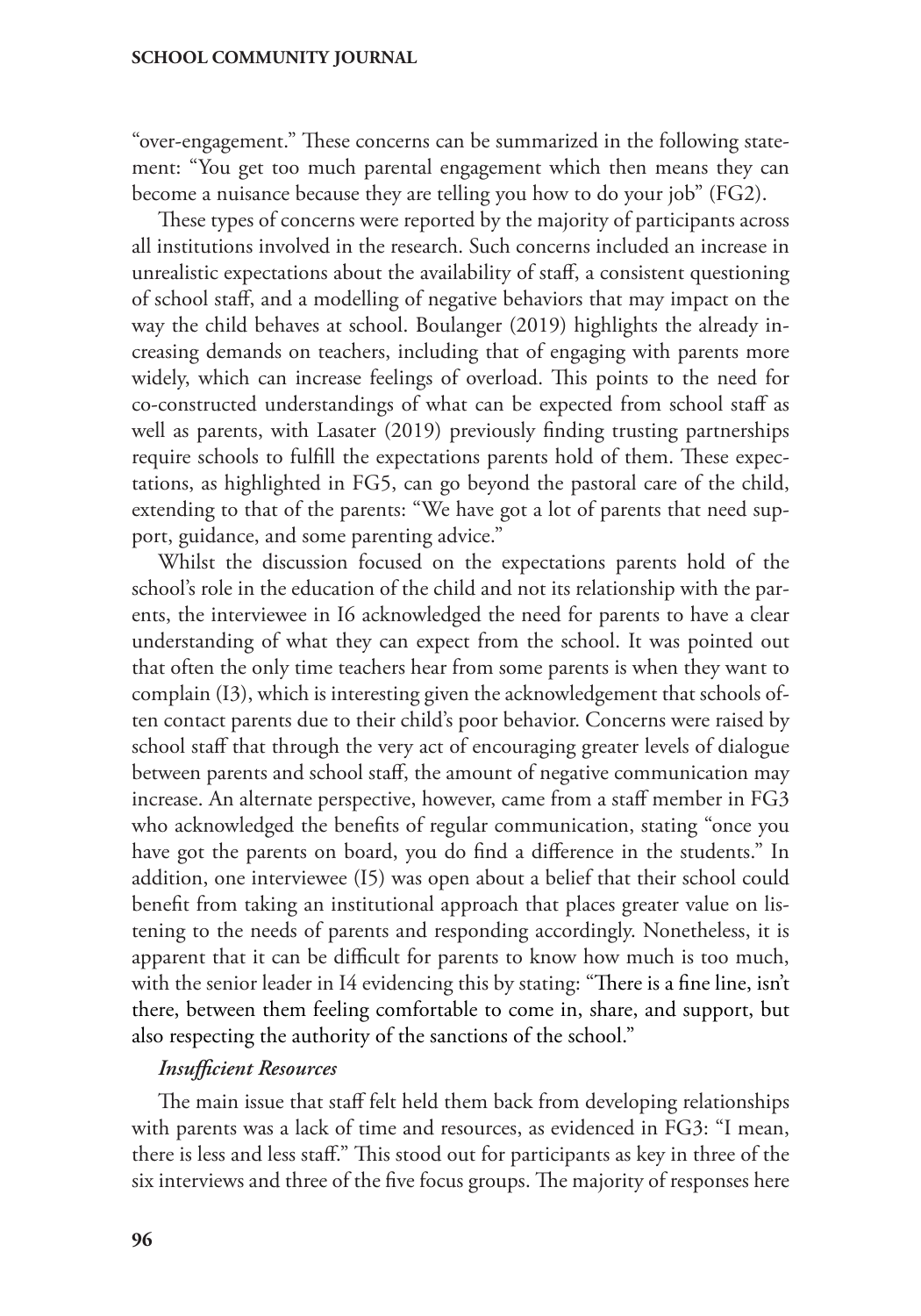focused on the time staff have to commit to engaging parents and the lack of funds available to secure more time for staff to do this. It was also made clear that this lack of resources can have a negative effect on families, including the pupils: "Back to the time and resources again, and you've just moved onto either the more 'worthy' kid or just the next crisis, really" (FG3).

While most of the comments highlighted the issues without focusing on how the time or funds would be spent, the interviewee in I5 suggested, "It would be quite nice if we had the time and money, I suppose, to offer some classes here where they actually benefit themselves and support for their kids in school." Investing in parents may encourage them to feel valued and supported by school staff, an experience not found in Graham-Clay's study (2005) where parents were reportedly overwhelmed and lacked support.

One particular area of positivity was the current availability of support for parents, aimed at helping them support their child either academically or nonacademically, or the desire to provide such opportunities. Such support for the home learning environment, Goodall (2018a) argues, is integral to schooling and therefore also school leadership. Whilst at times these discussions appeared to point towards a deficit view of parents, indicating the need to steer parents (FG2) or commenting on the need for parenting advice (FG5), on the whole, staff understood the valuable role played by parents and aimed to enhance this (I6, I1, FG1, I4, FG4, I5, FG5).

### **Theme 4: Expectations**

## *Home–School Agreements*

The emphasis often placed on parents playing a supportive role was reflected in the use of home–school agreements (similar to a school–family compact in the U.S.). It was notable that those institutions advocating a focus on parental engagement with a young person's learning (I4, I6) did not use such agreements:

Ultimately it is a piece of paper. It is not a legal document. You can have those standard expectations that people have that they need to just look through and read, but it is also, that face-to-face dialogue is probably more powerful than just a piece of paper that they will sign and doesn't necessarily hold up much weight. (I6)

Of the institutions that do make use of home–school agreements, the majority offer some form of consultation with parents. It appears, however, that none of the institutions involve parents in the decision-making process relating to the expectations they hold (outside of parental involvement in the governing body<sup>5</sup>). So, while representatives of six of the seven institutions believe they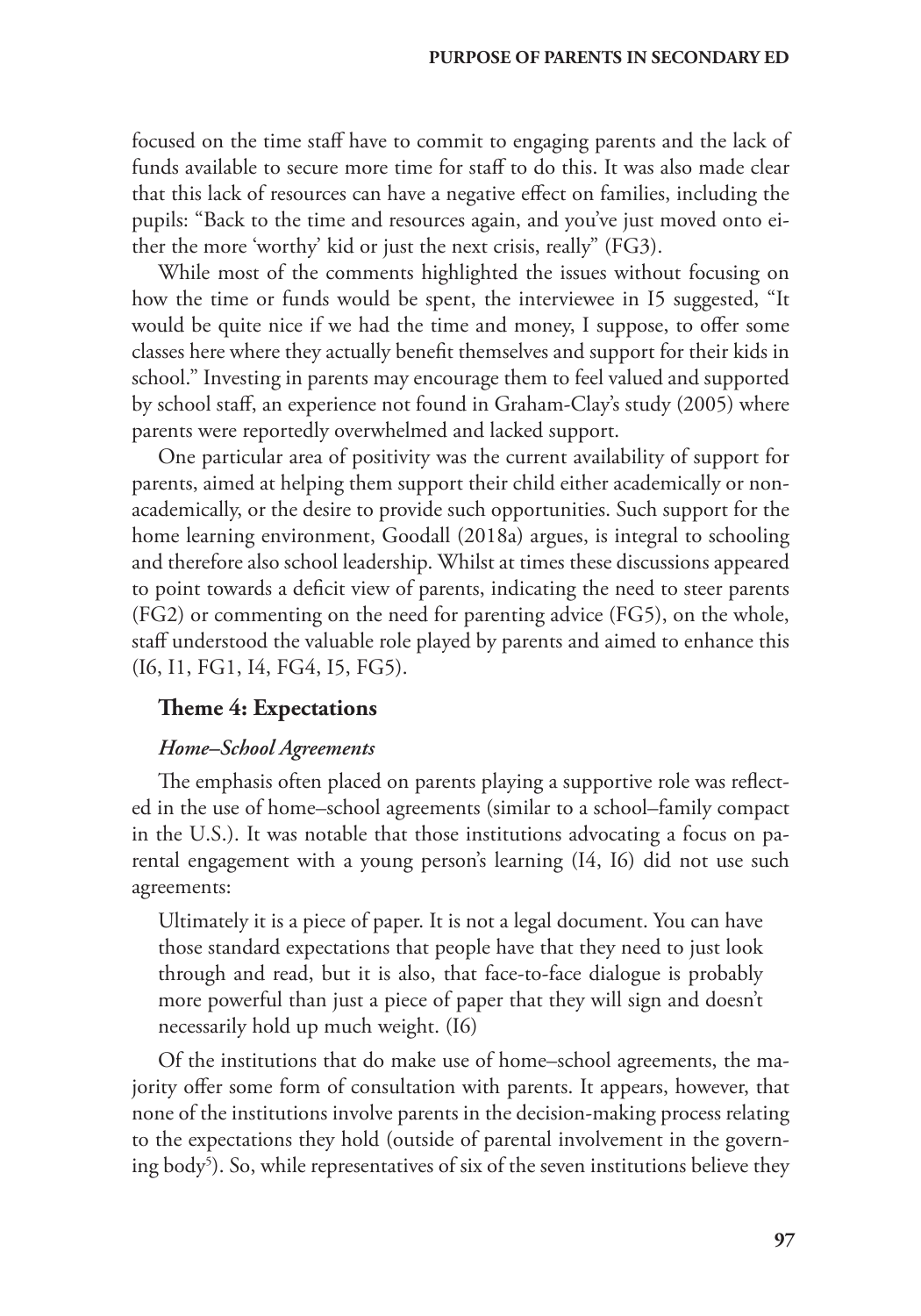clearly communicate the expectations they hold of parents, Ross and Burger's (2009, cited in Riehl, 2012) work would suggest that involving them in the process of developing the expectations would be extremely empowering. It would also enable interesting dialogue to take place regarding the expectations school staff can fairly hold of the parents and what parents can expect from school staff. In addition, it would ensure that school staff know that at least some of their parent body understand the expectations. When asked specifically whether the documentation provided to parents was accessible, the senior leader in I2 stated: "Probably not is the answer to that…there are going to be some parents who are not going to be able to access it or read it."

While they went on to confirm that opportunities for discussions are available to those who do not understand the content, it is likely that those parents would be the ones who are least likely to have the confidence to engage with school staff. The interviewee in I4 felt that the understanding of parents was clear through the actions of pupils; however, another (I6) was uncertain about how they would know if parents held an understanding of the expectations set by school leaders and felt it was something worth exploring further.

## *Responsibility for Engagement*

In contrast to Crozier and Davies' (2007) beliefs about the responsibility for engagement being placed with parents, the institutions involved in this study overwhelmingly felt that the responsibility actually lies with them. One interviewee (I6) stated, "It does fall to the school to be the instigator for building those relationships…it is just part of education at school." This reflects the modern role of the school, which includes a wider remit than simply teaching their pupils. Some of the interviewees were extremely positive about their position of responsibility, advising that school staff need to develop trust in order to build relationships (I5) and have an obligation to ensure they are sufficiently skilled to understand the cultures and environments of the parents of their pupils (I1). There is also a widely held expectation within institutions that all staff are required to play a role in the development and maintenance of relationships with parents (I1, FG4, FG5, I6).

Some of the staff involved in this research did acknowledge that the responsibility to develop working relationships must be a shared one (FG3, FG4). Numerous staff members also felt the need for parents to be available to communicate with the school (FG2, FG3, I5, FG5). In addition, being openly communicative rather than just ensuring availability was often seen as a minimum expectation of parents (FG2, FG3, FG5) with a clear need for schools to be updated when contact details change or issues arise at home. When discussing the importance of having the correct details on file as part of the wider conversation about responsibility, one focus group (FG3) participant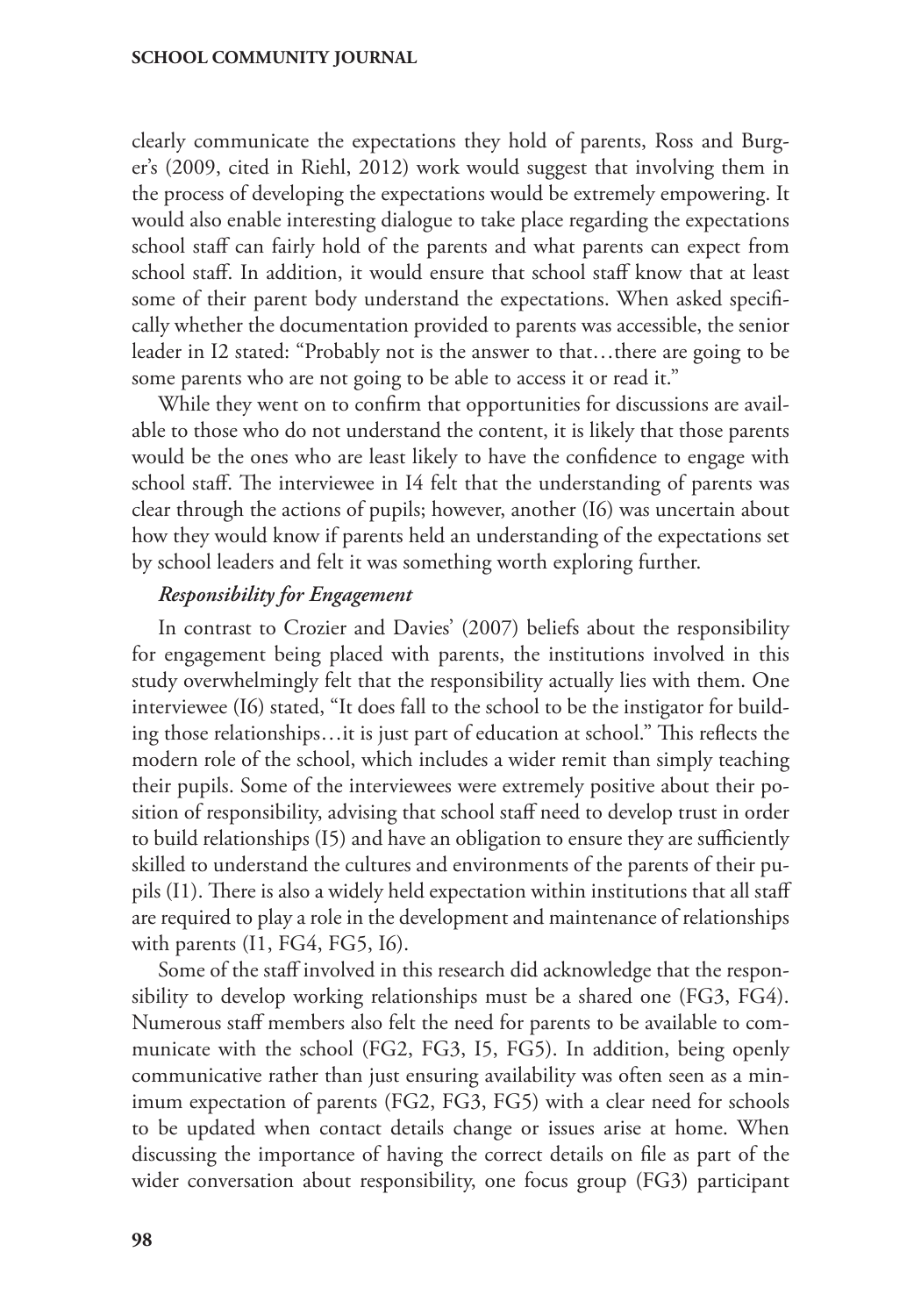stated, "We can't keep accepting the blame and responsibility." This reflects the frustrations school staff may experience and the need for open, two-way communication, which, as stated by Bachman et al. (2021), is vital for the development of collective trust.

Overall, it was apparent that participants across the board understood the importance and value of developing strong home–school relationships from their involvement in the research. This was further supported by the numerous positive comments about parents such as "they have a really important part, parents…to do with confidence and aspiration" (FG1), and "the biggest people in their lives are their parents, so they are a valuable and important part" (I6). In addition, the importance of strong relationships to pupils was highlighted well by a participant in FG5 when commenting on the fallout of negative relationships, stating: "Ultimately the child will suffer because I think the child then feels very pulled, and their loyalties will always fall with the parents."

Through taking the responsibility and making early contact with parents, school staff can set the stage for stage for greater collaboration, as discussed by Graham-Clay (2005). The value of this early involvement was recognized in I2 where the senior leader highlighted the need to bring parents in to school earlier, believing that if they did so, the parents would be more likely to return.

## **Conclusion**

In summing up the findings it appears that, in at least some settings, the longstanding emphasis placed on parental involvement has led to a focus on parental support for the school with a concomitant lack of focus on empowering or at the very least encouraging parents themselves to engage with and encourage learning in the home. Goodall (2018d) argues that focusing on parents as supporters of the school keeps them in a passive role. Such a role fails to recognize the value that parents can offer to both the school and its representatives and to their young people. An equal focus on both involvement and engagement is required that could enable inroads into engaging all parents and the subsequent benefits this can bring.

There are reasons to also suggest that a lack of clear direction from the leadership within schools in relation to the purpose and educational value of parent engagement may be acting to hinder the development of close family–school partnership. A lack of clarity around definitions, as defined and used in school, can lead to a conflating of purpose of the relationship between parent and school with that of the importance of a parent's involvement with the child's learning. This can make it harder for school staff to differentiate what it is they are trying to achieve going forward. It may therefore be advantageous for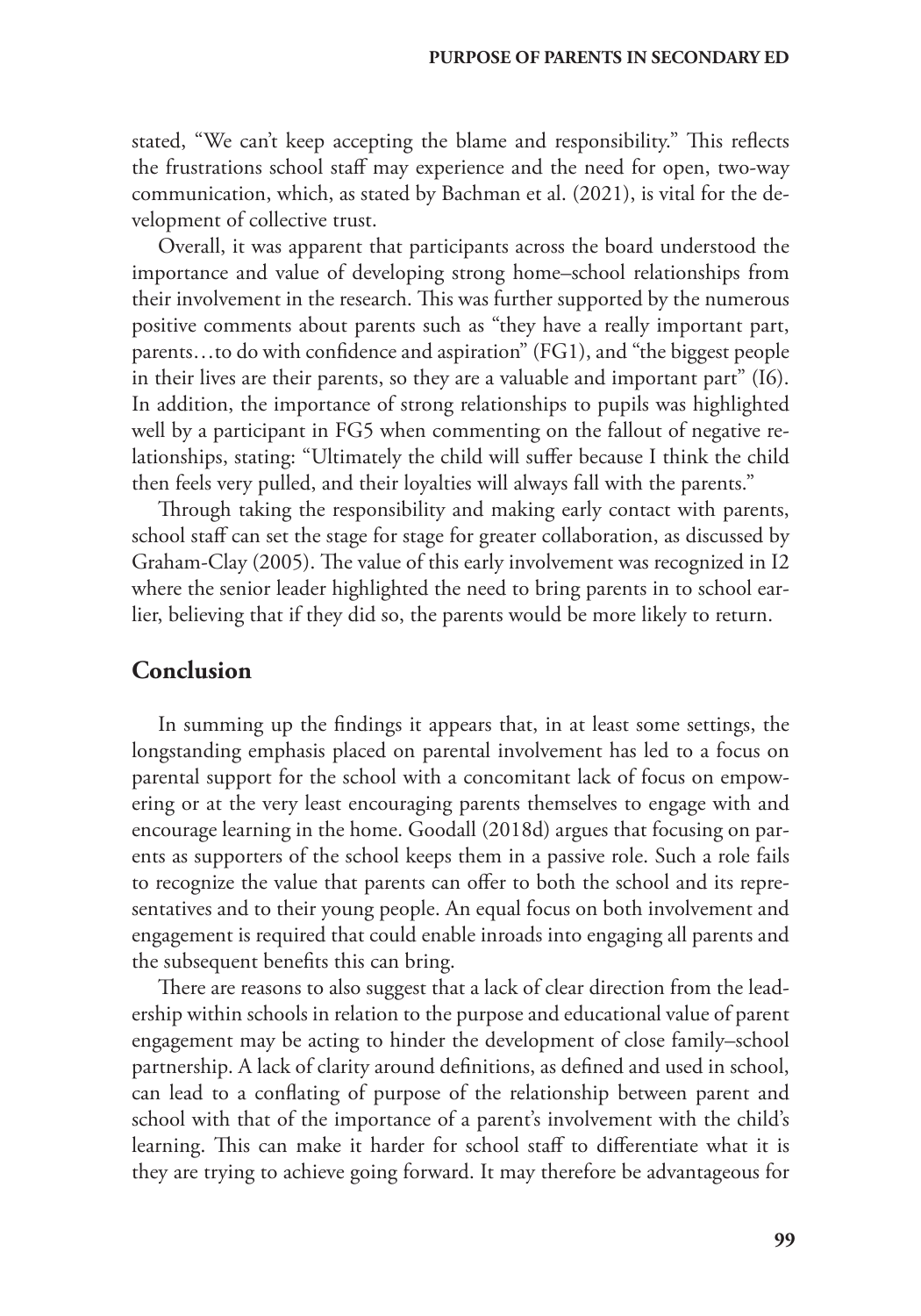institutions to develop a well-defined understanding of the differences between involving parents in school and engaging them with their child's education and be clear in communicating this when working in partnership with parents.

Concerns were raised about the levels of engagement that should be taking place, not least in respect of increased engagement potentially leading to unrealistic expectations and the potential for an increase in the amount of negative communication. It is arguable, however, that once the communication channels are established, attention can then be focused on the development of relationships in a more productive and positive way. These relationships, if developed collaboratively and focused on co-constructed and agreed upon understandings of engagement, will support not only the learning environment in school, but also benefit the learning taking place at home.

## **Endnotes**

<sup>1</sup>Staff that are part of the management team and who hold responsibility for one or more areas of provision, such as Special Educational Needs.

 $2A$  teacher with responsibility for the pastoral care for the students in a specific year group.

<sup>3</sup>When discussing the interviews and focus groups, the codes I (Interview) and FG (Focus Group), with a number attached, will be used to differentiate between them.

<sup>4</sup>A school-based event, often as a fundraising opportunity for the school, involving entertainment stalls and the sale of food and donated items.

5 U.K. Governing Body – Similar to U.S. school boards but at an individual school level.

# **References**

- Anastasiou, S., & Pappagianni, A. (2020). Parents', teachers' and principals' views on parental involvement in secondary education schools in Greece. *Education Sciences, 10*(3). [https://](https://doi.org/10.3390/educsci10030069) [doi.org/10.3390/educsci10030069](https://doi.org/10.3390/educsci10030069)
- Auerbach, S. (2012). Introduction: Why leadership for partnerships?. In S. Auerbach (Ed.), *School leadership and authentic family and community partnerships: Research perspectives for transforming practice* (pp. 1–9). Routledge.
- Bachman, H., Anderman, E., Zyromski, B., & Boone, B. (2021). The role of parents during the middle school years: Strategies for teachers to support middle school family engagement. *School Community Journal, 31*(1), 109–126. [https://www.adi.org/journal/2021ss/](https://www.adi.org/journal/2021ss/BachmanEtAlSS21.pdf) [BachmanEtAlSS21.pdf](https://www.adi.org/journal/2021ss/BachmanEtAlSS21.pdf)
- Barker, B., & Harris, D. (2020). *Parent and family engagement: An implementation guide for school communities*. Australian Research Alliance for Children and Youth.
- Barr, J., & Saltmarsh, S. (2014). "It All Comes Down to Leadership": The Role of the School Principal in Fostering Parent–School Engagement. *Educational Management Administration & Leadership, 42*(4), 491–505. [https://doi.org/10.1177/1741143213502189](https://doi.org/10.1177%2F1741143213502189)
- Boulanger, D. (2019). Social representations of parental engagement in poverty-related contexts: Empty parents and full teachers. *Psychology & Society, 11*(1), 82–98.
- de Bruine, E., Willense, M., Franssens, J., van Eynde, S., Vloeberghs, L., & Vandermarliere, L. (2018). Small-scale curriculum changes for improving pre-service teachers' preparation for family–school partnerships. *Journal of Education for Teaching: International Research and Pedagogy, 44*(3), 381–396. <https://doi.org/10.1080/02607476.2018.1465667>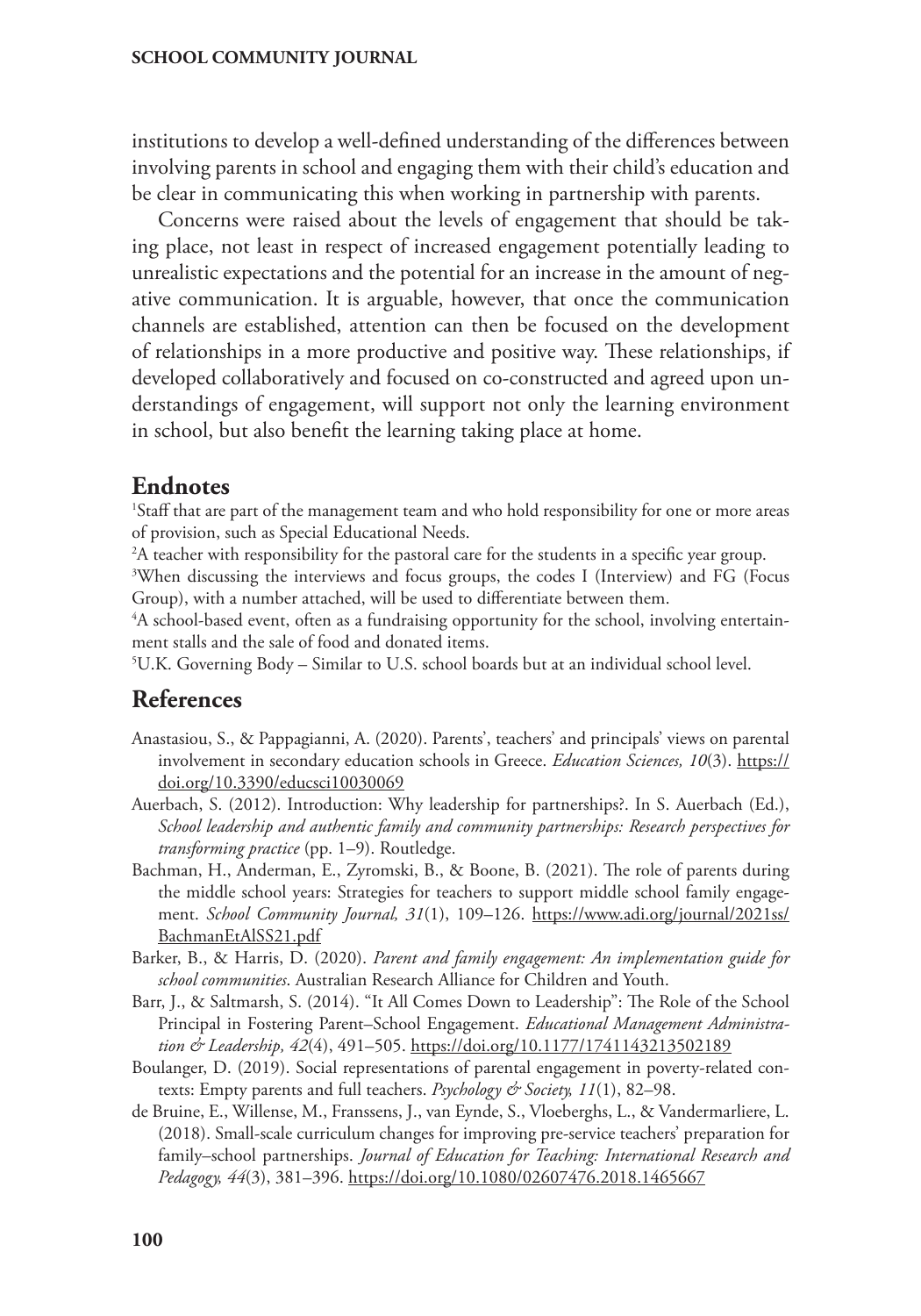Bryman, A. (2016). *Social research methods* (5th ed.). Oxford University Press.

- Crozier, G. (1999). Parental involvement: Who wants it? *International Studies in Sociology of Education, 9*(3), 219–238. <https://doi.org/10.1080/09620219900200045>
- Crozier, G. (2016). Parents, schools, and diversity: Challenges and opportunities for parental involvement in a changing global context. In C. Timmerman, N. Clycq, M. McAndrew, A. Balde, L. Braeckmans, & S. Mels (Eds.), *Youth in education: The necessity of valuing ethnocultural diversity* (pp. 139–151). Routledge.
- Crozier, G., & Davies, J. (2007). Hard to reach parents or hard to reach schools? A discussion of home–school relations, with particular reference to Bangladeshi and Pakistani parents. British Educational Research Journal, 33(3), 295-313. [https://doi.org/10.1080/01](https://doi.org/10.1080/01411920701243578) [411920701243578](https://doi.org/10.1080/01411920701243578)
- Day, S. (2013). "Terms of engagement" not "hard to reach parents." *International Research in Education, 29*(1), 36–53. <https://doi.org/10.1080/02667363.2012.748649>
- Department for Education. (2001). *Special educational needs code of practice*. [https://assets.pub](https://assets.publishing.service.gov.uk/government/uploads/system/uploads/attachment_data/file/273877/special_educational_needs_code_of_practice.pdf)[lishing.service.gov.uk/government/uploads/system/uploads/attachment\\_data/file/273877/](https://assets.publishing.service.gov.uk/government/uploads/system/uploads/attachment_data/file/273877/special_educational_needs_code_of_practice.pdf) [special\\_educational\\_needs\\_code\\_of\\_practice.pdf](https://assets.publishing.service.gov.uk/government/uploads/system/uploads/attachment_data/file/273877/special_educational_needs_code_of_practice.pdf)
- Department for Education. (2013). *Teacher's standards guidance for school leaders, school staff, and governing bodies.* [https://assets.publishing.service.gov.uk/government/uploads/system/](https://assets.publishing.service.gov.uk/government/uploads/system/uploads/attachment_data/file/1040274/Teachers__Standards_Dec_2021.pdf) uploads/attachment\_data/file/1040274/Teachers\_Standards\_Dec\_2021.pdf
- Desforges, C., & Abouchaar, A. (2003). *The impact of parental involvement, parental support and family education on pupil achievement and adjustment: A literature review*. Department for Education and Skills.
- Every Student Succeeds Act, 20 U.S.C. § 6301 (2015). [https://www.congress.gov/bill/114th-con](https://www.congress.gov/bill/114th-congress/senate-bill/1177)[gress/senate-bill/1177](https://www.congress.gov/bill/114th-congress/senate-bill/1177)
- Forsberg, L. (2007). Involving parents through school letters: mothers, fathers and teachers negotiating children's education and rearing. *Ethnography and Education, 2*(3), 273–288. <https://doi.org/10.1080/17457820701547252>
- Gonzalez, R., & Jackson, C. (2013). Engaging with parents: The relationship between school engagement efforts, social class, and learning. *School Effectiveness and School Improvement, 24*(3), 316–335. <https://doi.org/10.1080/09243453.2012.680893>
- Goodall, J. (2015). OfSTED's judgement of parental engagement: A justification of its place in leadership and management. *Management in Education, 29*(4), 172–177. [https://doi.org/](https://doi.org/10.1177%2F0892020614567246) [10.1177/0892020614567246](https://doi.org/10.1177%2F0892020614567246)
- Goodall, J. (2018a). Leading for parental engagement: Working towards partnership. *School Leadership & Management, 38*(2), 143–146. [https://doi.org/10.1080/13632434.2018.14](https://doi.org/10.1080/13632434.2018.1459022) [59022](https://doi.org/10.1080/13632434.2018.1459022)
- Goodall, J. (2018b). Parental engagement in children's learning: Moving on from mass superstition. *Creative Education, 9*, 1611–1621. 10.4236/ce.2018.911116
- Goodall, J. (2018c). A toolkit for parental engagement: From project to process. *School Leadership and Management, 38*(2), 222–238.<https://doi.org/10.1080/13632434.2018.1430689>
- Goodall, J. (2018d). Learning-centred parental engagement: Freire reimagined. *Educational Review, 70*(5), 603–621.<https://doi.org/10.1080/00131911.2017.1358697>
- Goodall, J., & Montgomery, C. (2014). Parental involvement to parental engagement: A continuum. *Educational Review, 66*(4), 399–410. [https://doi.org/10.1080/00131911.2013.7](https://doi.org/10.1080/00131911.2013.781576) [81576](https://doi.org/10.1080/00131911.2013.781576)
- Graham-Clay, S. (2005). Communicating with parents: Strategies for teachers. *School Community Journal,* 16(1), 117–129.<https://www.adi.org/journal/ss05/Graham-Clay.pdf>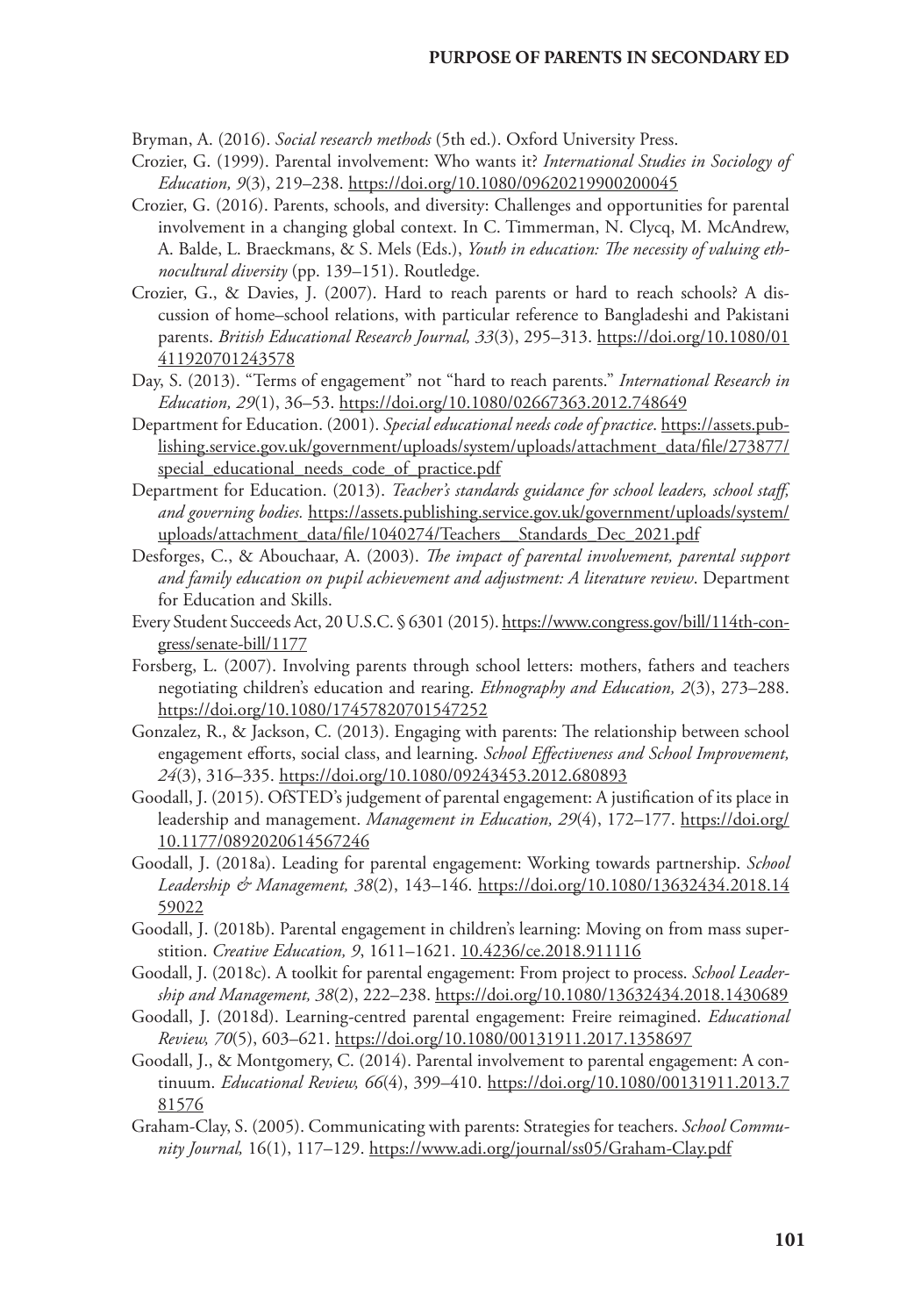- Hands, C. (2012). Supporting teacher leadership for partnerships. In S. Auerbach (Ed.), *School leadership and authentic family and community partnerships: Research perspectives for transforming practice* (pp. 173–192). Routledge.
- Harris, A., & Goodall, J. (2008). Do parents know they matter? Engaging all parents in learning. *Educational Research, 50*(3), 277–289. <https://doi.org/10.1080/00131880802309424>
- Henderson, A., & Mapp, K. (2002). *A new wave of evidence: The impact of school, family and community connections on student achievement.* SEDL.
- Henderson, A., Mapp, K., Johnson, V., & Davies, D. (2007). *Beyond the bake sale: The essential guide to family–school partnerships*. The New Press.
- Hornby, G., & Lafaele, R. (2011). Barriers to parental involvement in education: An explanatory model. *Educational Review, 63*(1), 37–52. [https://doi.org/10.1080/00131911.2010](https://doi.org/10.1080/00131911.2010.488049) [.488049](https://doi.org/10.1080/00131911.2010.488049)
- Jung, S., & Sheldon, S. (2020). Connection dimensions of school leadership for partnerships with school and teacher practices of family engagement. *School Community Journal, 30*(1), 9–32.<https://www.adi.org/journal/2020ss/JungSheldonSS2020.pdf>
- Kim, Y. (2009). Minority parental involvement and school barriers: Moving the focus away from deficiencies of parents. *Educational Research Review*, *4*, 80–102. [https://doi.org/10.10](https://doi.org/10.1016/j.edurev.2009.02.003) [16/j.edurev.2009.02.003](https://doi.org/10.1016/j.edurev.2009.02.003)
- Lasater, K. (2016). Parent–teacher conflict related to student abilities: The impact on students and the family–school partnership. *School Community Journal, 26*(2), 237–262. [https://](https://www.adi.org/journal/2016fw/LasaterFall2016.pdf) [www.adi.org/journal/2016fw/LasaterFall2016.pdf](https://www.adi.org/journal/2016fw/LasaterFall2016.pdf)
- Lasater, K. (2019). Developing authentic family–school partnerships in a rural high school: Results of a longitudinal action research study. *School Community Journal, 29*(2), 157–182. <https://www.adi.org/journal/2019fw/LasaterFW2019.pdf>
- Morgan, N. (2017). *Engaging families in schools: Practical strategies to improve parental involvement*. Routledge
- Okeke, C. (2014). Effective home–school partnership: Some strategies to help strengthen parental involvement. *South African Journal of Education*, 34(3), 1-9. https://doi:[10.](https://doi.org/10.15700/201409161044) [15700/201409161044](https://doi.org/10.15700/201409161044)
- de Oliveira Lima, C., & Kuusisto, E. (2019). Parental engagement in children's learning: A holistic approach to teacher–parents' partnerships. In K. Tirri & A. Toom (Eds.), *Pedagogy in basic and higher education* (pp. 1–17). Intechopen*.*
- Oostdam, R., & Hooge, E. (2013). Making the difference with active parenting: Forming educational partnership between parents and schools. *European Journal of Psychology of Education, 28*(2), 337–351.
- Povey, J., Campbell, A., Wallis, L., Haynes, M., Western, M., Bennett, S., Atrobus, E., & Pedde, C. (2016). Engaging parents in schools and building parent–school partnerships: The role of school and parents organisation leadership. *International Journal of Educational Research*, *79*, 128–141.<https://doi.org/10.1016/j.ijer.2016.07.005>
- Riehl, C. (2012). Edging in: Locating a focus on school–family–community partnerships within the scholarship of educational leadership. In S. Auerbach (Ed.), *School leadership and authentic family and community partnerships: Research perspectives for transforming practice* (pp. 10–28). Routledge.
- Ritchie, J., Spencer, L., & O'Connor, W. (2003). Analysis: Practices, principles, and processes. In R. Ritchie & J. Lewis (Eds.), *Qualitative research practice: A guide for social science students and researchers* (pp. 199–218). Sage.
- Stewart, D., & Shamdasani, P. (2015). *Focus groups theory and practice* (3rd ed.). Sage.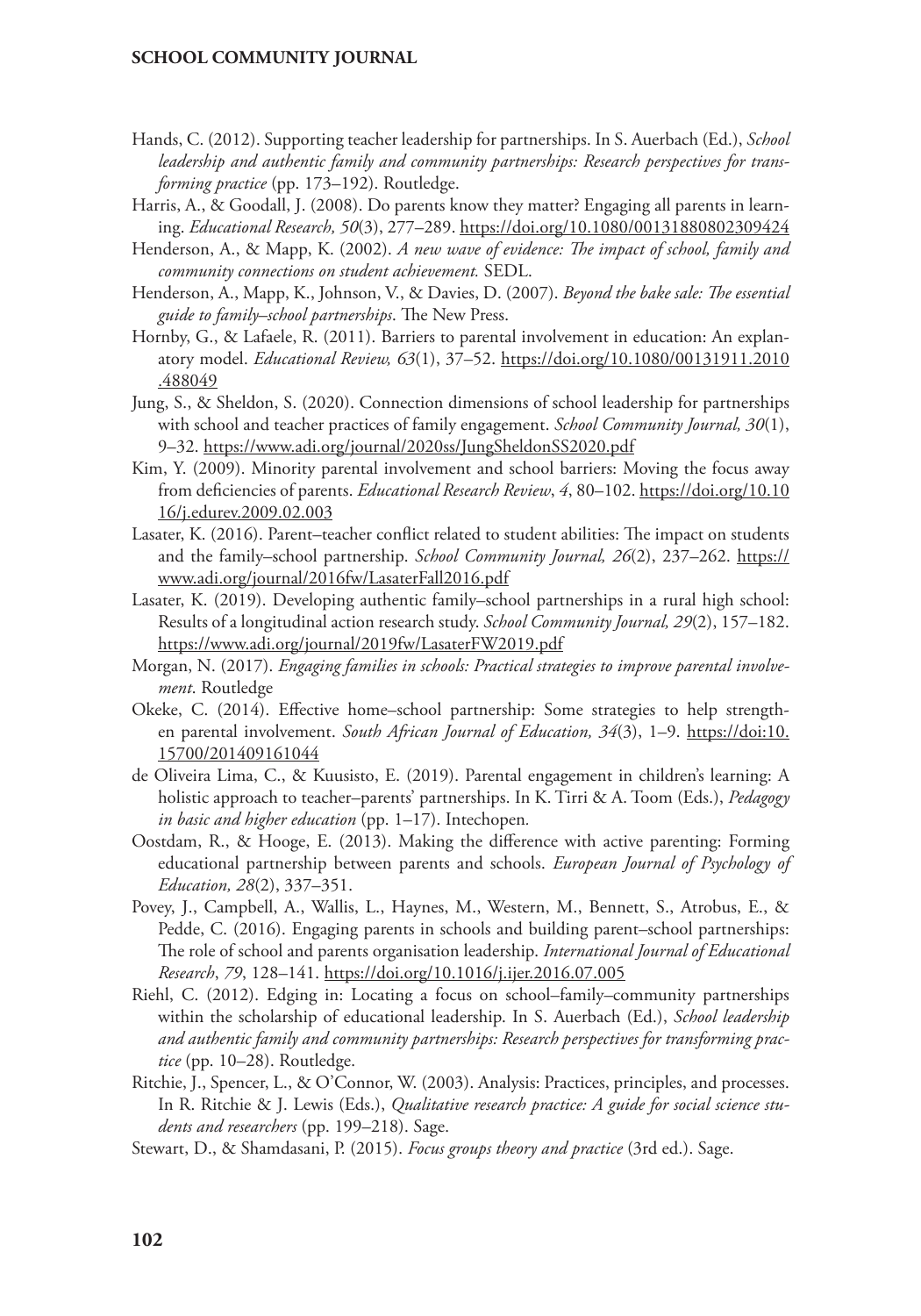- Stormshak, E., Brown, K., Moore, K., Dishion, T., Seeley, J., & Smolkowski, K. (2016). Going to scale with family-centred, school-based interventions: Challenges and future directions. In S. Sheridan & E. Kim (Eds.), *Family–school partnerships in context* (pp. 25–44). Springer.
- Sylva, K., Melhuish, E., Sammons, P., Siraj-Blatchford, I., Taggart, B., & Elliot, K. (2003). *The Effective Provision of Pre-school Education (EPPE) Project: Findings from the preschool period*. Institute of Education, University of London.
- Uludag, A. (2008). Elementary preservice teachers' opinions about parental involvement in elementary children's education. *Teaching and Teacher Education, 24*, 807–817. [https://doi.](https://doi.org/10.1016/j.tate.2006.11.009) [org/10.1016/j.tate.2006.11.009](https://doi.org/10.1016/j.tate.2006.11.009)
- Warren, M. R., Hong, S., Rubin, C. L., & Uy, P. S. (2009). Beyond the bake sale: A community-based relational approach to parent engagement in schools. *Teachers College Record, 111*(9), 2209–2254.
- Young, C., Austin, S., & Growe, R. (2013). Defining parental involvement: Perception of school administrators. *Education, 133*(3), 291–297.

**Author's Note:** The author would like to thank Dr. Alexander Masardo for his involvement in the data collection that supports this paper and for his comments on the draft.

Christopher Jones is a data analyst and research assistant in the School of Education and Humanities at the University of Gloucestershire. His research is primarily focused on family–school partnership in United Kingdom schools and the training of teachers to work effectively with families. He is also involved in Erasmus+ funded projects focused on improving future opportunities for young people in conflict with the law. Correspondence related to this article should be addressed to Christopher Jones at [cjones5@glos.ac.uk](mailto:cjones5@glos.ac.uk)

## **Appendix. Topic Guide from Interviews and Focus Groups**

- 1. Understanding of Parental Involvement/Parental Engagement
	- 1.1 Open Avenues of Communication
	- 1.2 Partnerships with Parents
	- 1.3 Active Involvement in Child's Education
	- 1.4 Differentiation of Terms
	- 1.5 Deficit View
	- 1.6 Awareness of Diversity of Families
	- 1.7 Other

#### 2. Reasons for desire for Involvement/Engagement

2.1 Supportive Role 2.11 Child's Learning 2.12 Parents 2.2 Behavioral 2.3 Pastoral 2.4 Academic Performance 2.5 Other